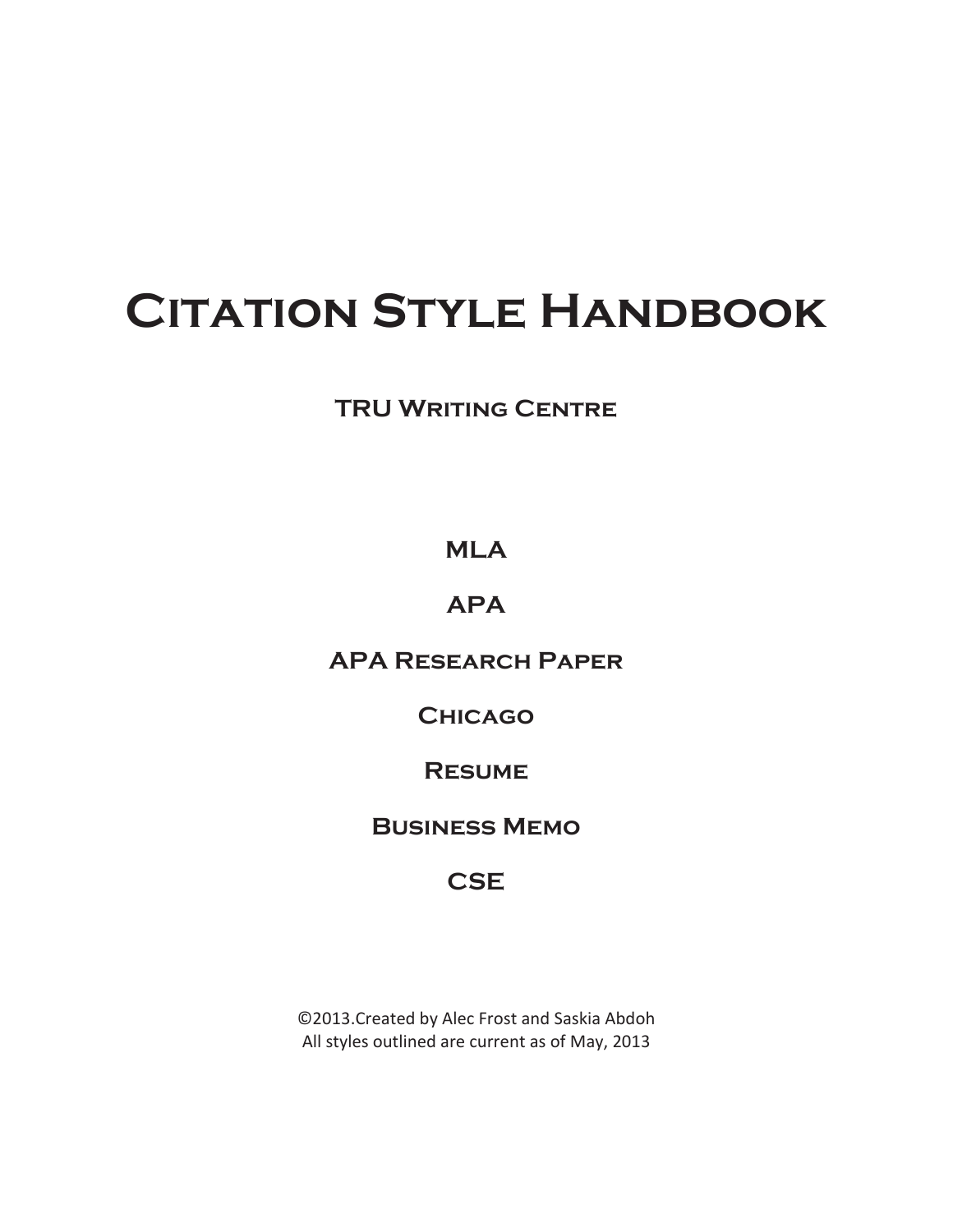# **MLA**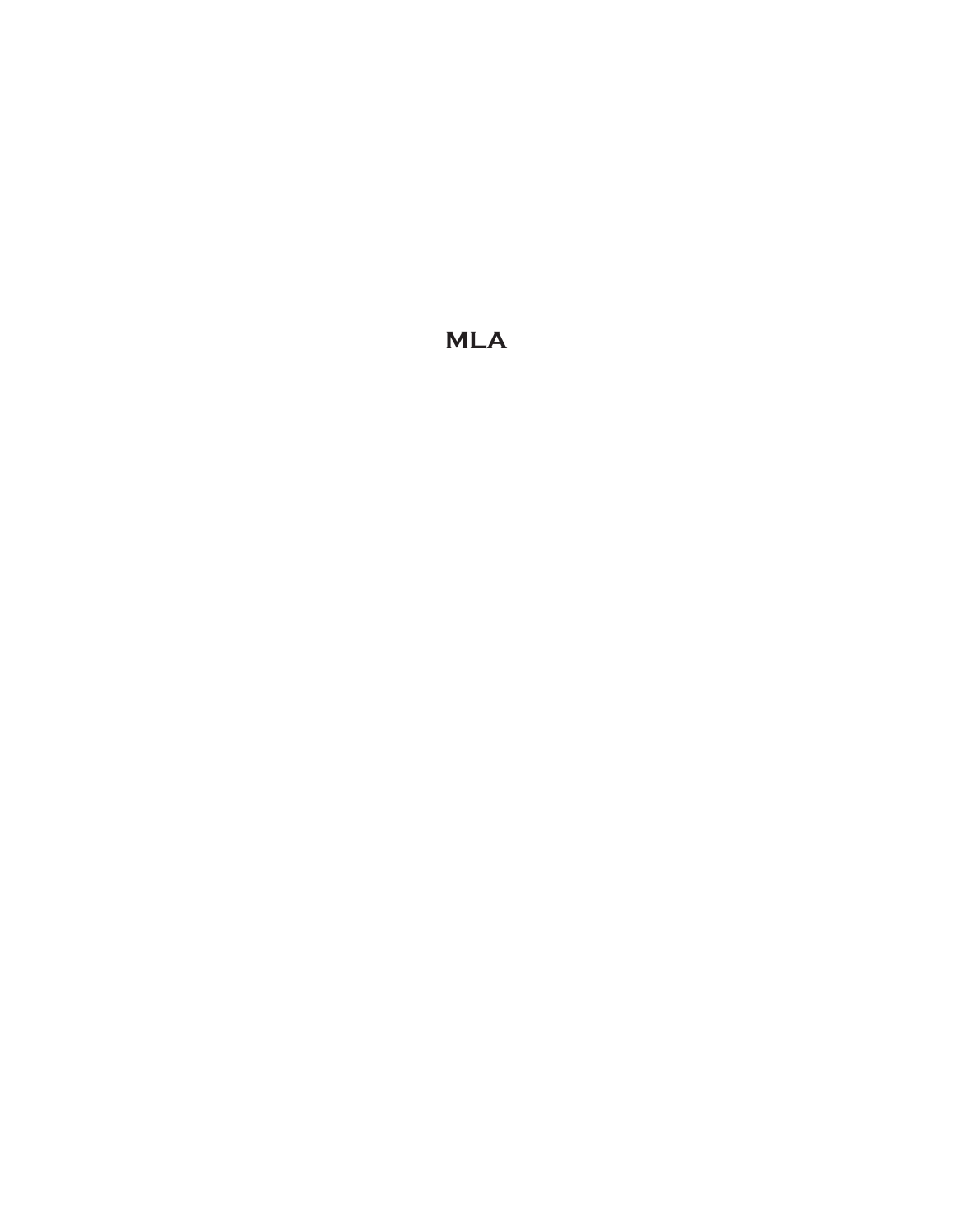Bennett3

Elizabeth L. Bennett Professor Patricia Sullivan English 1100 12 February 2013

#### Toward a Recovery of Nineteenth Century Farming Handbooks

While researching texts written about nineteenth century farming, there are authors who have published books about the literature of nineteenth century farming,particularly agricultural journals, newspapers, pamphlets, and brochures. These authorsoften placed the farming literature they were studying into an historical context bydiscussing the important events in agriculture of the year in which the literature waspublished (Banchi 41). However, while these authors discuss journals,newspapers, pamphlets, and brochures, I could not find much discussion about anotherimportant source of farming knowledge: farming handbooks. My goal in this paper is tobring this source into the agricultural literature discussion by connecting threeagricultural handbooks from the nineteenth century with nineteenth century agriculturalhistory. (Name page) or (Name line)

In the first section I, describe the influence of the environment on agricultural output. Global warming is a major influence in agricultural output in the world ("Impact of Global Warming" 6).It has been described by Kenenth Burk as "the most dangerous threat to life on our planet  $\left[\text{in}\right]$  millions of years" (3).

shortened title is given in quotation marks.

Author mentioned in text, so No author named, so a  $\vert$  citation only gives page number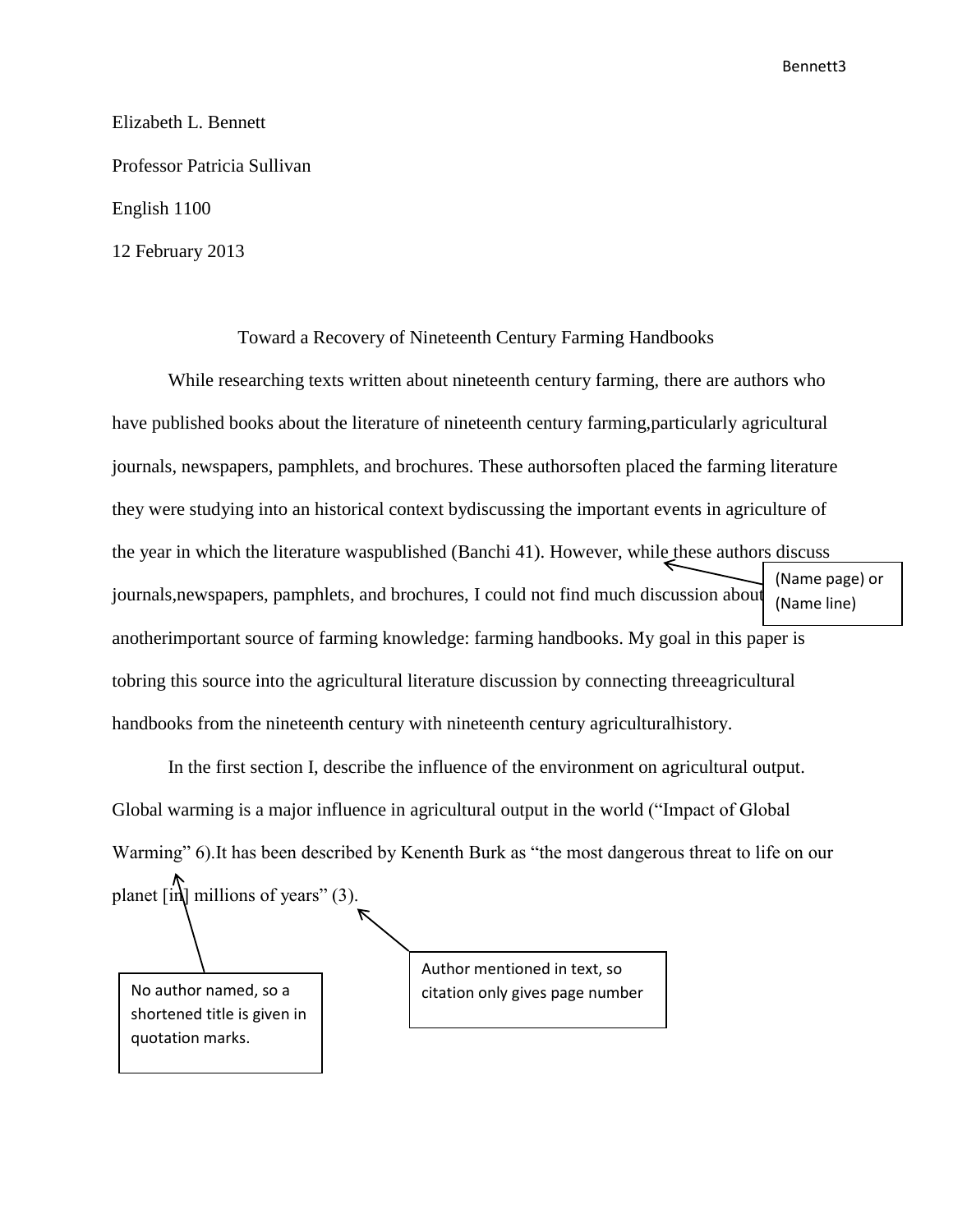#### Works Cited

Austin, Jane. *Pride and Prejudice*. New York: Penguin, 1987. Print. Author

Bagchi, Alaknanda. "Conflicting Nationalisms: The Voice of the Subaltern in Mahasweta Devi's *BashaiTudu*." *Tulsa Studies in Women's Literature* (1996): 41-50. Print. Journal Article

Online Journal

Song

Photo

Book – 1

Botelli, Mark. "Investigating Disease Outbreaks Under a Protocol to the Biological and Toxin WeaponsConvention."*Infectious Diseases* 6.6 (2000): 595-600. Web. 8 Feb.2009.

*Encyclopedia of Indiana*. New York: Somerset, 1993. Print Gillespie, Paula, and Neal Lerner. Encylopedia

Foo Fighters.*In Your Honor*.RCA, 2005.CD.

Goya, Francisco. *The Family of Charles IV*. 1800. MuseoNacionaldel Prado, Madrid. *Museo National delPrado*. Web. 22 Jan. 2006.

Book – 2 or more Authors

Hill, Charles A., and Marguerite Helmers, eds. *Defining Visual Rhetorics*. Mahwah: Lawrence Erlbaum Associates, 2004. Print.

"Ideology."*The American Heritage Dictionary*.3rd ed. 1997. Print. Dictionary

Lastname, First name."Title of Essay."*Title of Collection*.Ed. Editor's Name(s). City of Publication: Publisher, Year. Page range of entry.Medium of Publication. Essay in Anthology

Longiaru, Robert. "Red, Red Rose." *100 Best-Loved Poems*.Ed. Philip Smith. New York: Dover, 1995. 26. Print. Poem in Anthology

Lucas, George, dir. *Star Wars Episode IV: A New Hope*. Twentieth Century Fox, 1977.Film.

Melluga, Dino. *Guide to Literary Theory*. Purdue U, 28 Nov. 2003. Web. 10 May 2006. Website with autho

- *Purdue OWL Family of Sites*.OWL at Purdue and Purdue U, 2008.Web. 23 Apr. 2008. Website no
- Poniewozik, James. "TV Makes a Too-Close Call." *Time* 20 Nov. 2000: 70-71. Print. Magazine

United States. Cong. Senate. Committee on Energy and Natural Resources.*Hearing on the*

Govn't Publication

Film

autho

*Geopolitics of Oil*. 110th Cong., 1st sess. Washington: GPO, 2007. Print.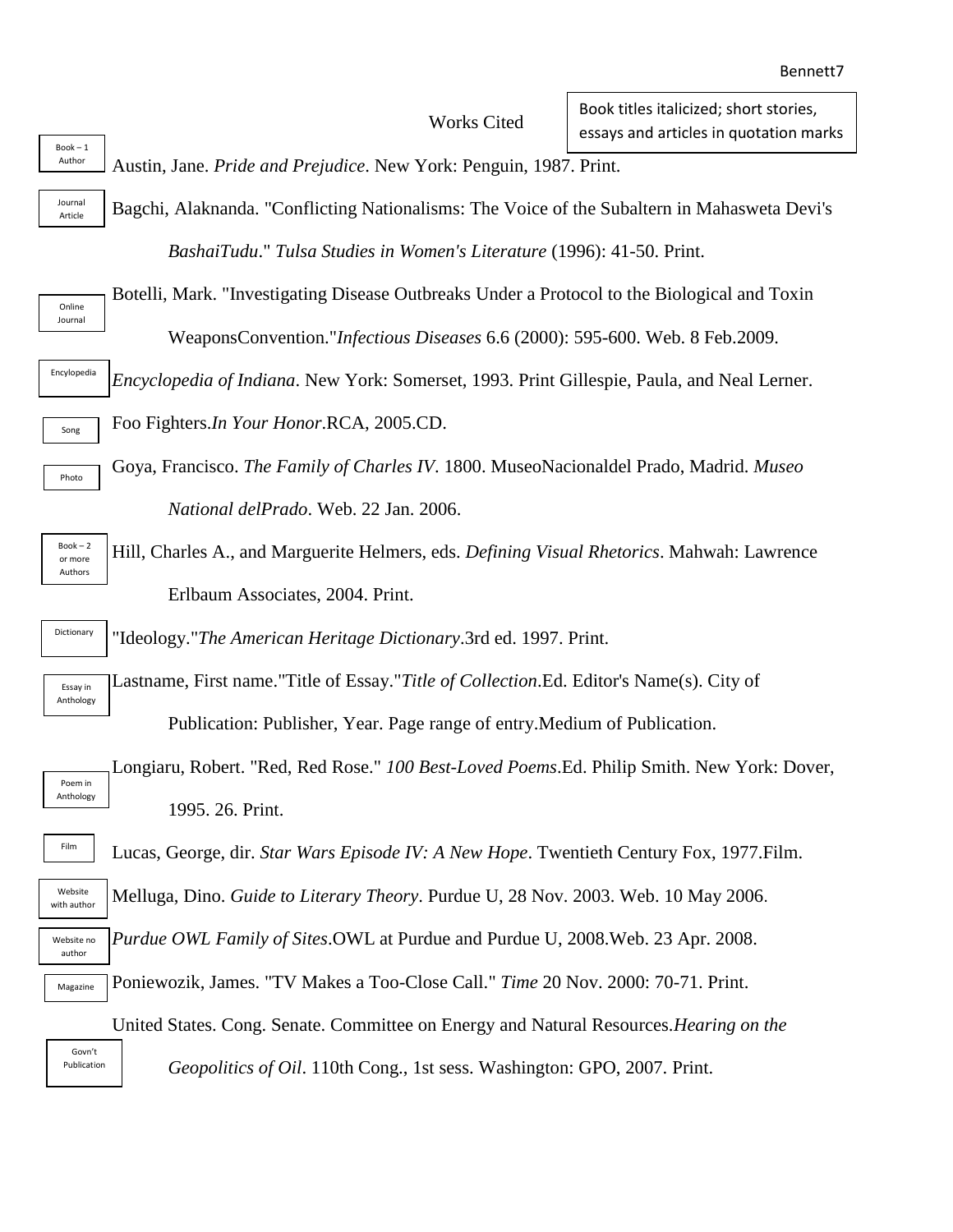**APA**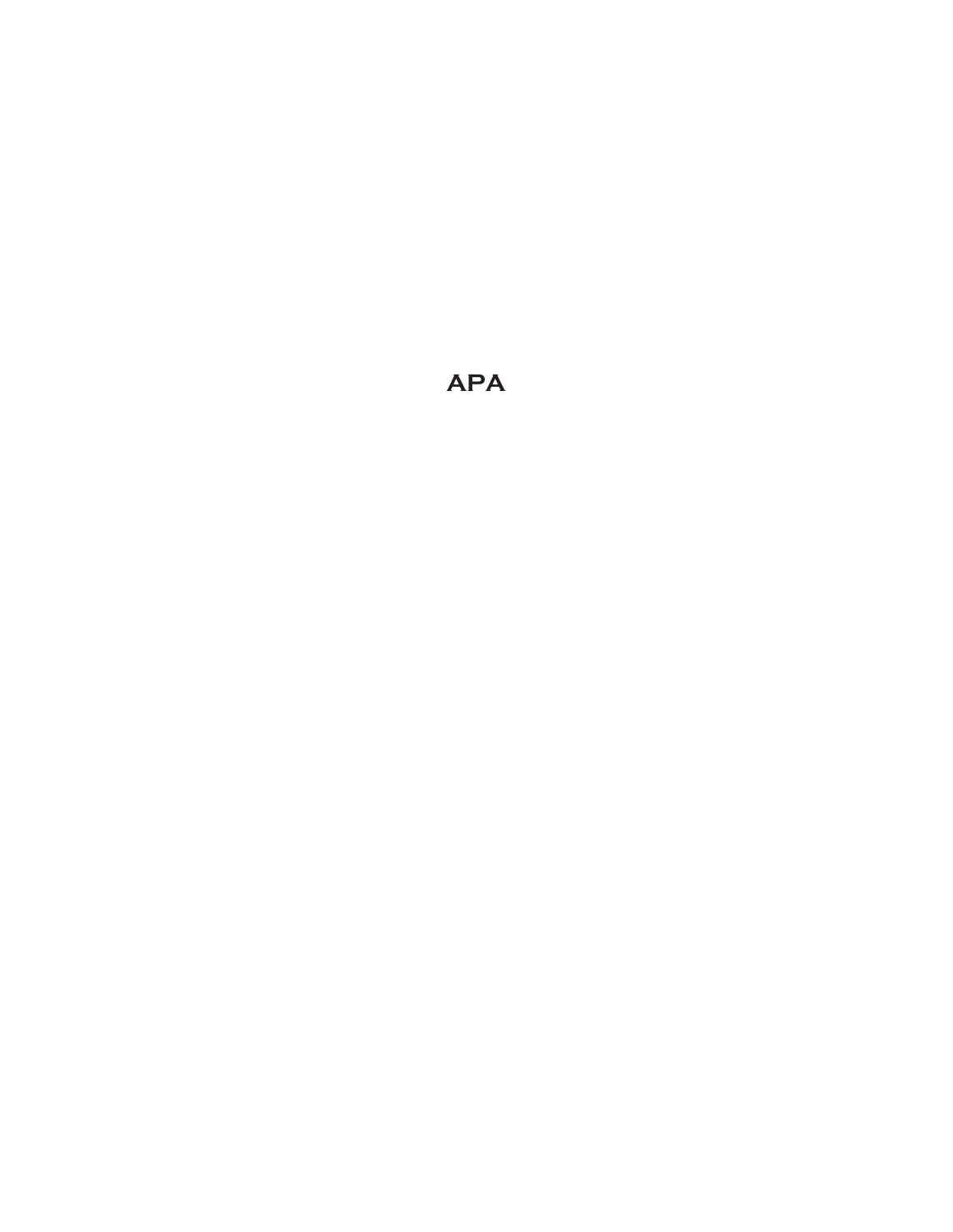Summary and Critical Analysis of the Effects of Ginkgo Biloba on Memory for Healthy

Individuals

Alec Frost

Thompson Rivers University

Up to the instructor whether this is required or notŁ Psyc 3140 Dr. Hollonquist

March 17, 2013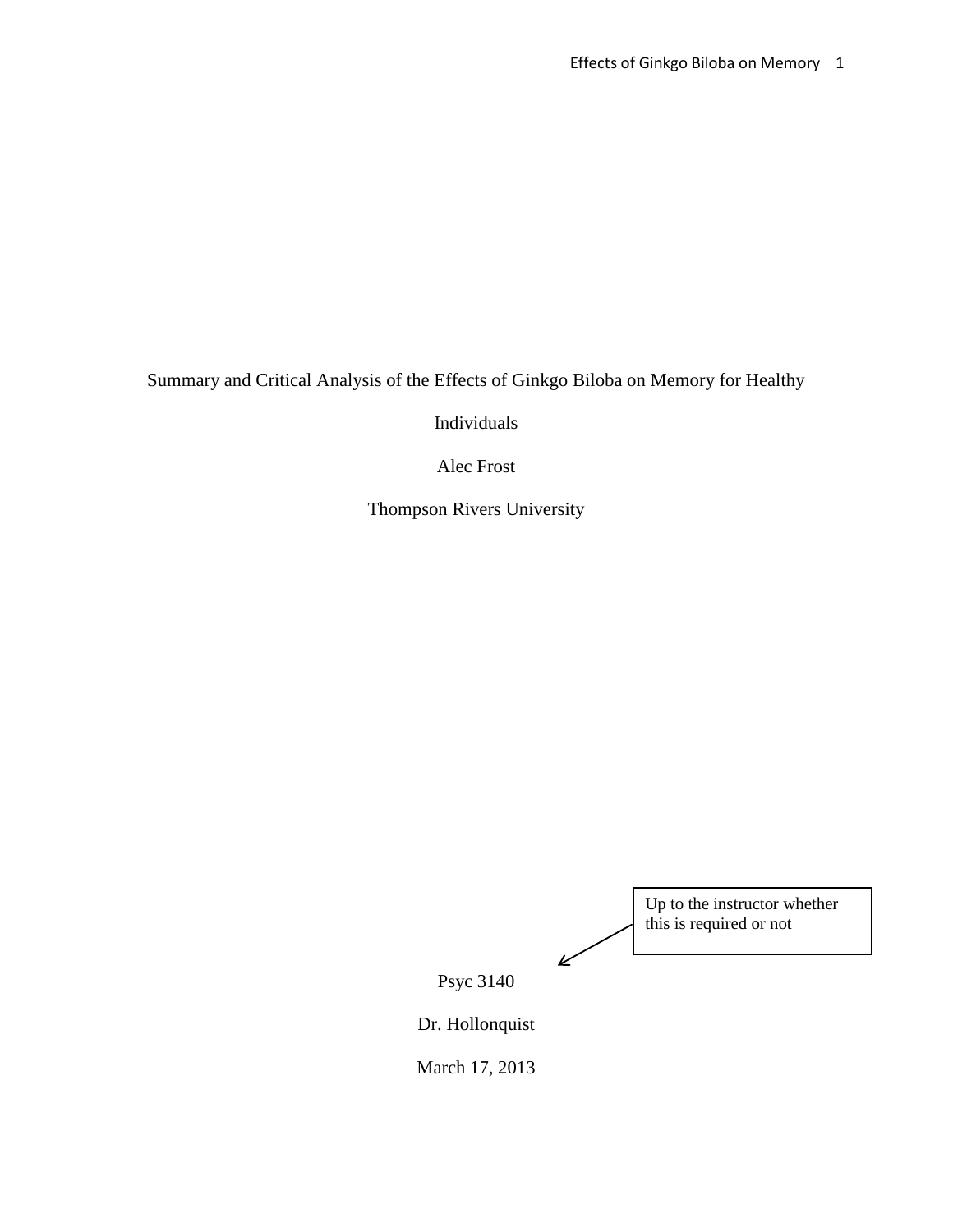Summary and Critical Analysis of the Effects of Ginkgo Biloba on Memory for Healthy Individuals

Many studies have researched the claims that the extract from the fruit of the ginkgo biloba tree can increase either the functioning of healthy mental processes or prevent mental deterioration. The literature seems divided over the issue into two main categories: the "it has no effect at all" category, and the "it has a moderate cognitive enhancing" category. The *Time* article "The Battle to Save Your Memory" by Jeffrey Kluger acknowledges this inconclusive nature of the research. This paper reviews two original research papers that have studied the effects of the ginkgo biloba extract and each come to a different conclusion. List all authors first time, then use *et al.*

A study by Burns, Bryan, and Nettelback (2006) found there to be no statistically significant effects for either young or elderly healthy individuals who take a recommended dose of ginkgo over a twelve week period. In their study, Burns et al.made two groups (one placebo) where half of the participants took 120 mg of ginkgo biloba extract and the other half took the same amount of a similar looking but inactive placebo. The subjects were then tested over a period of time with a number of different mental exercises – such as "odd man out" spotting, memory for names, and picture recognition among other things, measuring both time and accuracy. No results proved significant in terms of increased ability. The results were particularly static for the young participants (Burns et al., 2006).

In conclusion, the researchers do not suggest the results be an "end to the research" (Burns et al., 2006, p.32). Acknowledging only a moderate sample size of 104, subtle but stable effects may not have had enough statistical power to appear significant. They recommend future experiments use doses of more than 120 mg/day and follow for longer than 12 weeks (Burns et al., 2006).

When quoting directly, the format is: (Name, year, page number)

General format: (Author(s), year of publication)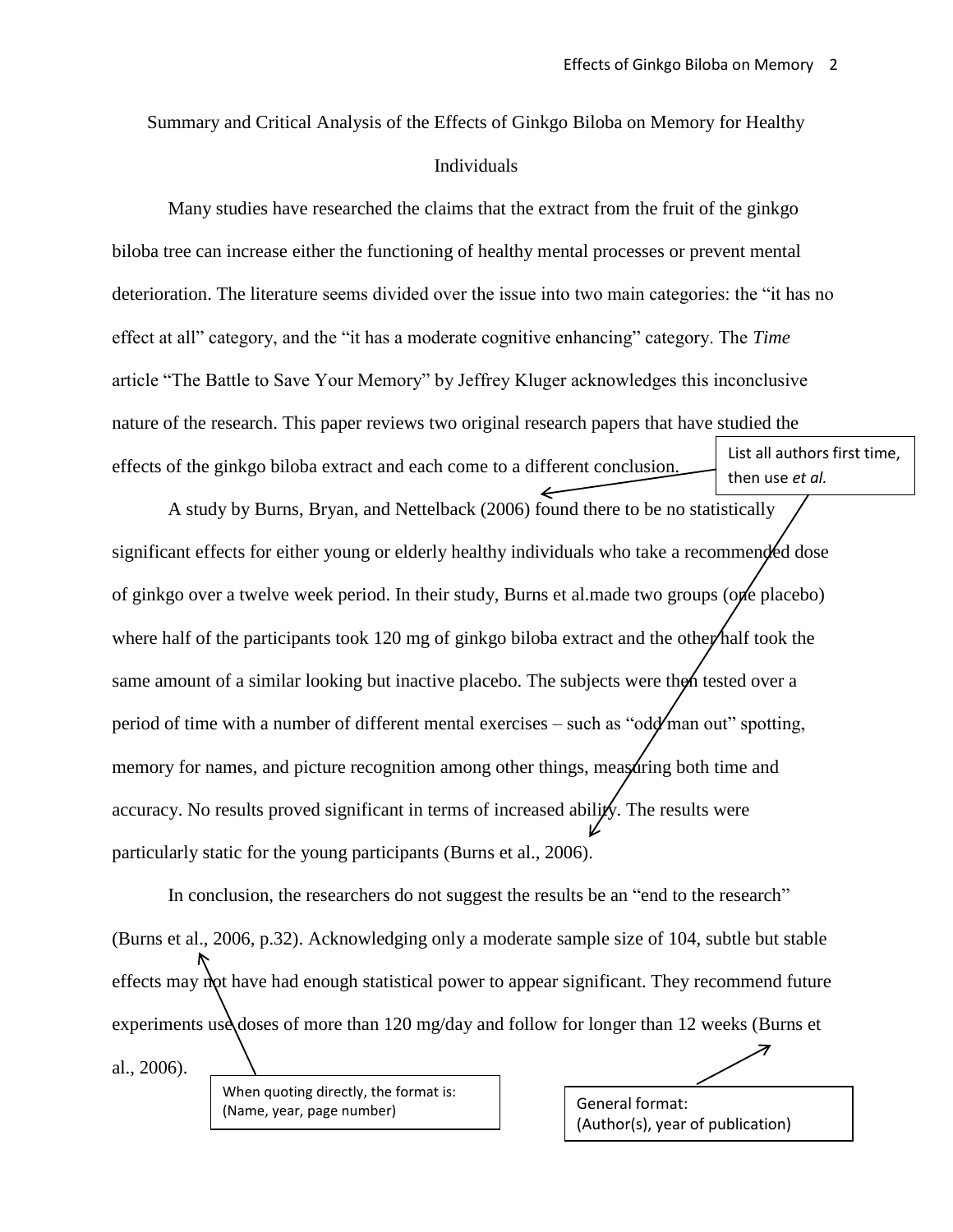#### References

Bernstein, M. (2002).10 tips on writing the living Web.*A List Apart: For People Who Make Websites, 149*. Retrieved on Feb. 7,2013 from<http://www.alistapart.com/writeliving> Brownlie, D. (2007). Toward effective poster presentations: An annotated bibliography. *European Journal of Marketing, 41*, 1245-1283. doi:10.1108/03090560710821161 Burns, N. R., Bryan, J., &Netelbeck, T. (2006). Ginkgo biloba: No robust effect on cognitive abilities or mood in healthy young or older adults. *Psychopharmacology*, *21*, 27-37. Carmichael, D.O. (2007). Modulation of cognitiveperformance following single doses of 120 mgginkgo bilobaextrac. *HumanPsychopharmacology*, *22,* 559-566. Devon, F. H., Choi, M. J., Angeli, L. L., Harland, A. A., Stamos, J. A., Thomas, S. T., . . . Rubin, L. H. (2009). Web site usability for the blind.*TechnicalCommunication, 57*, 323-335. Kluger, J. (2012, April 19). Making the grade in today's schools.*Time, 135*, 28-31. Hemorrhage [Def. 1]. (n.d.). *Merriam-Webster Online.* In Merriam-Webster. Retrieved January 2, 2013, from [http://www.merriam-webster.com/dictionary/citation.](http://www.merriam-webster.com/dictionary/citation) National Institute of Mental Health. (1990). *Clinical training in serious mental illness* (DHHS Publication No. ADM 90-1679). Washington, DC: U.S. Government Printing Office. Norton, R. C., & Valencia, R. R. (1991).*APA guide to preparing manuscripts for journal publication*. Washington, DC: American Psychological Association. Olsen, P. G. (1993). Relativity.In *The New Encyclopedia of Psychologia.* (Vol. 26, pp. 501-508). Chicago, IL:EncyclopediaPsychologia. Parker-Pope, T. (2008, May 6). Psychiatry handbook linked to drug industry. *The New York Times*. Retrieved from [http://well.blogs.nytimes.com](http://well.blogs.nytimes.com/) Sansburger, J. (2010). Article title.*Website Title.*Retrieved Aug. 13, 2013, from [http://url.com.](http://url.com/) Online article Online article with DOI Articles with 2-7 authors Article with 1 author Articles with more than 7 authors Magazine Dictionary Govn' Document Book Encyclopedia Newspaper Websit with author If no date given on website page, put (N.D.) instead of (2010). If no name given, use an identifying name for the organization (eg. EPA, WHO, FDA, Health Canada, etc). Don't use EPA.com as the name, just EPA, for example.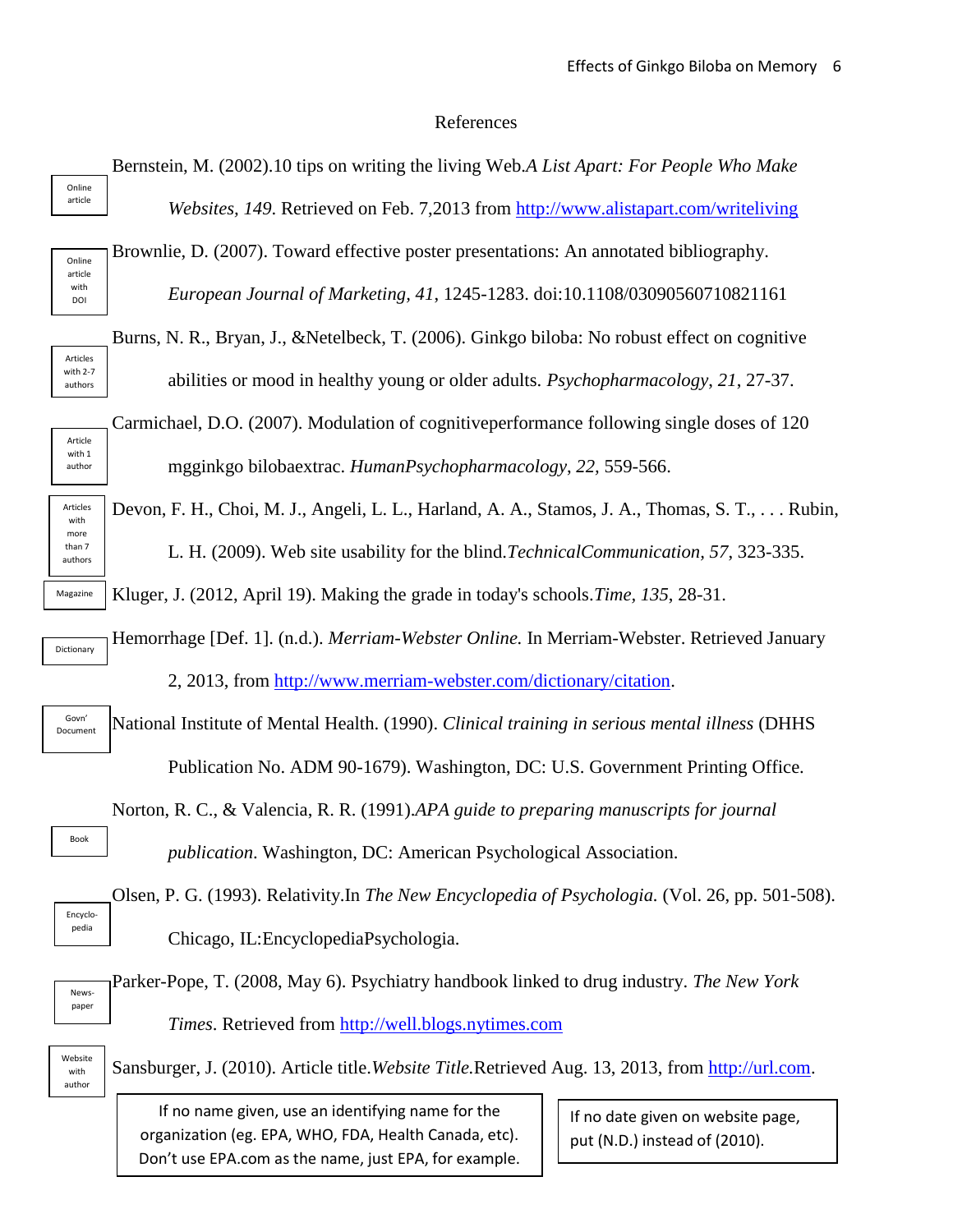## **APA Research Paper**

**Note**: this is not a style for essays and literature review papers. When writing in the APA Research Paper format you are required to write a "methods" section. If you are not doing original research, or you are unsure of what to use, you should probably be using the regular APA style outlined in the few pages prior to this one.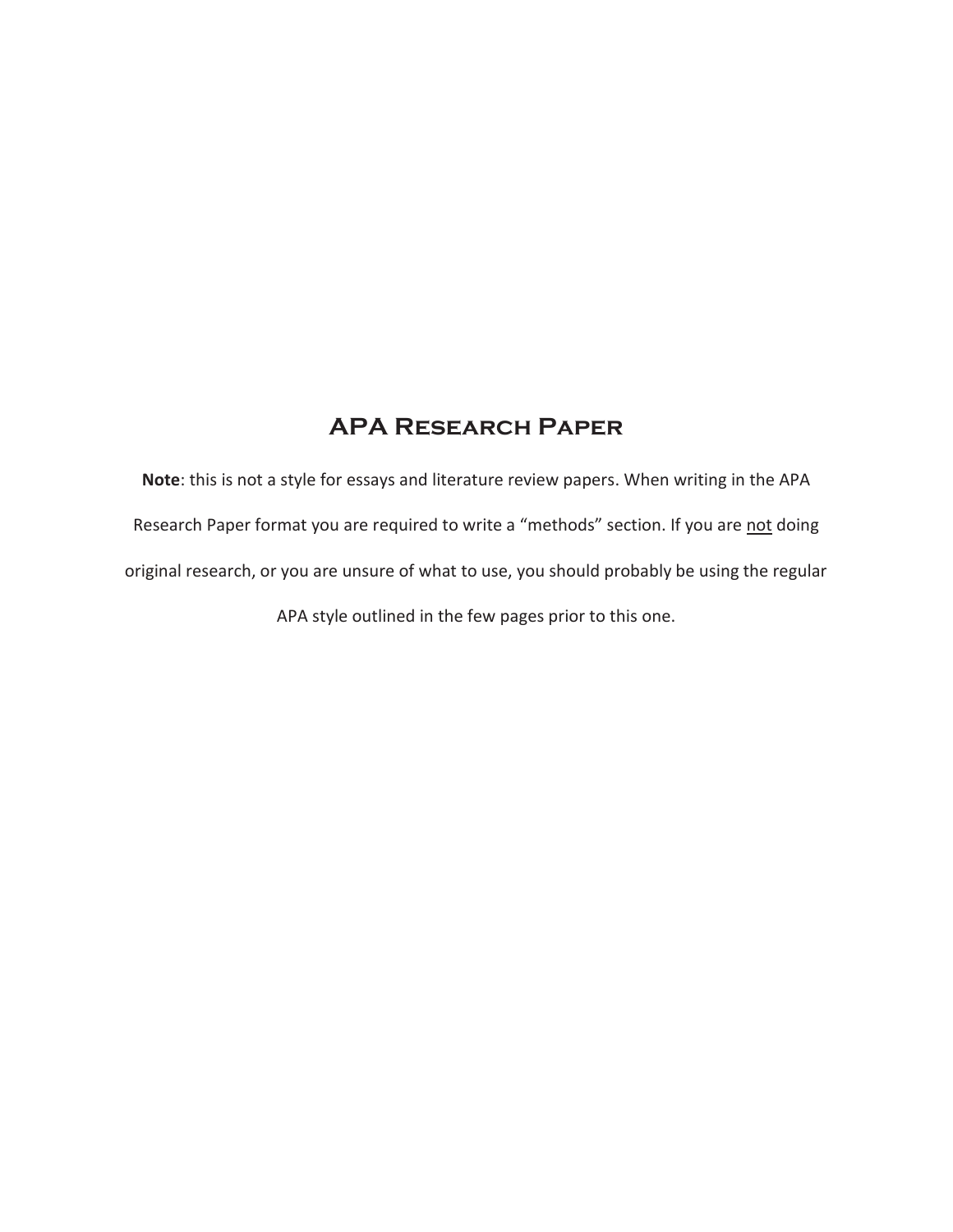The Effect of Personality and Background Music on Reading Comprehension

Alec Frost

Thompson Rivers University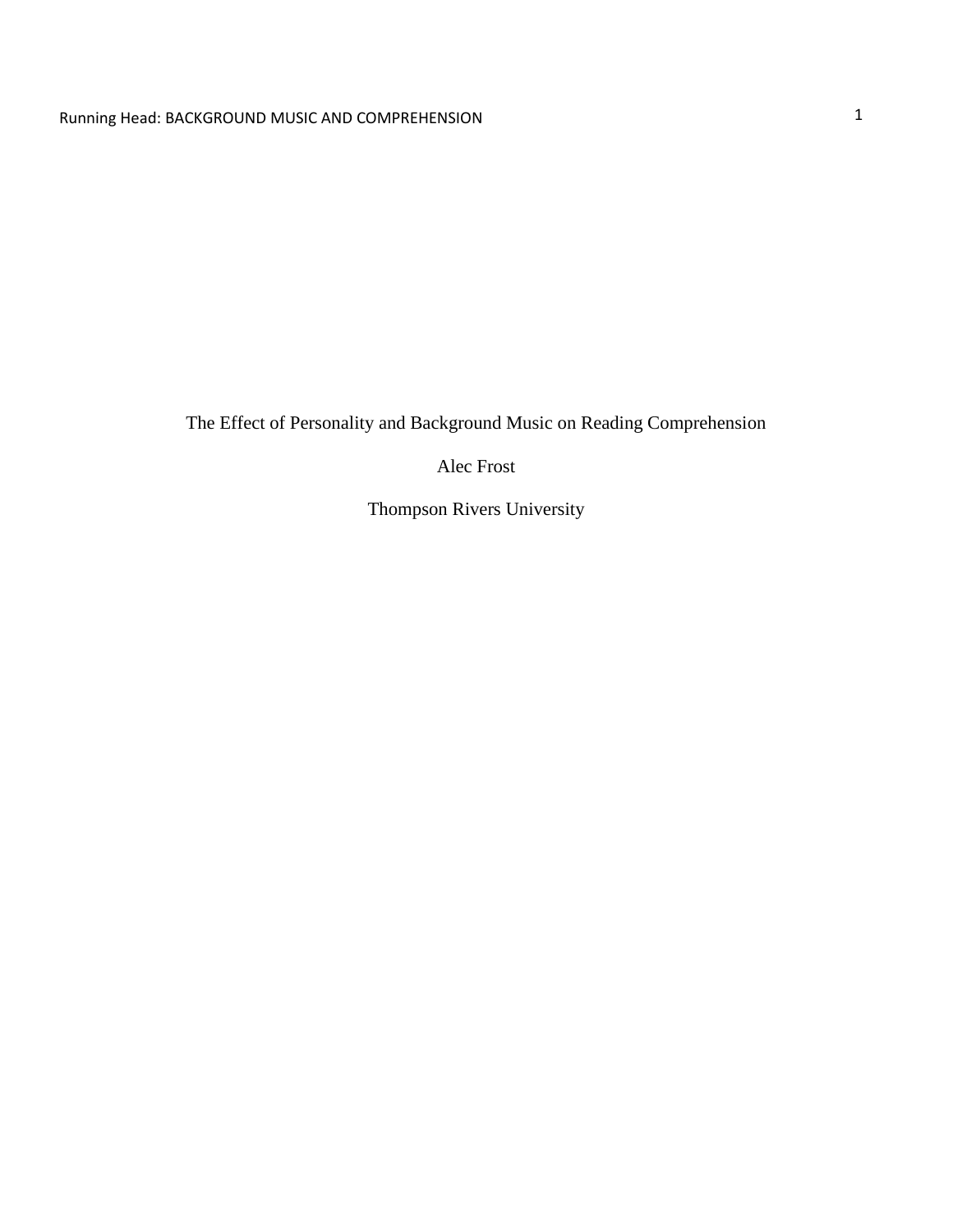#### Abstract

Eysenck's arousal hypothesis is that introverts have an increased level of cortical arousal at rest, and should therefore be more detrimentally affected by distracters during a cognitivelydemanding task than extraverts. This purpose of this study was to test the arousal hypothesis with a focus on the novelty/familiarity of background music, and how this affects the reading comprehension scores of introverts and extraverts. The results showed a main effect of the music variable, but there was no significant difference between the pattern of scores displayed by introverts and extraverts, although there is a trend towards significance.

*Keywords:* Eysenck, introversion, extraversion, familiarity, background music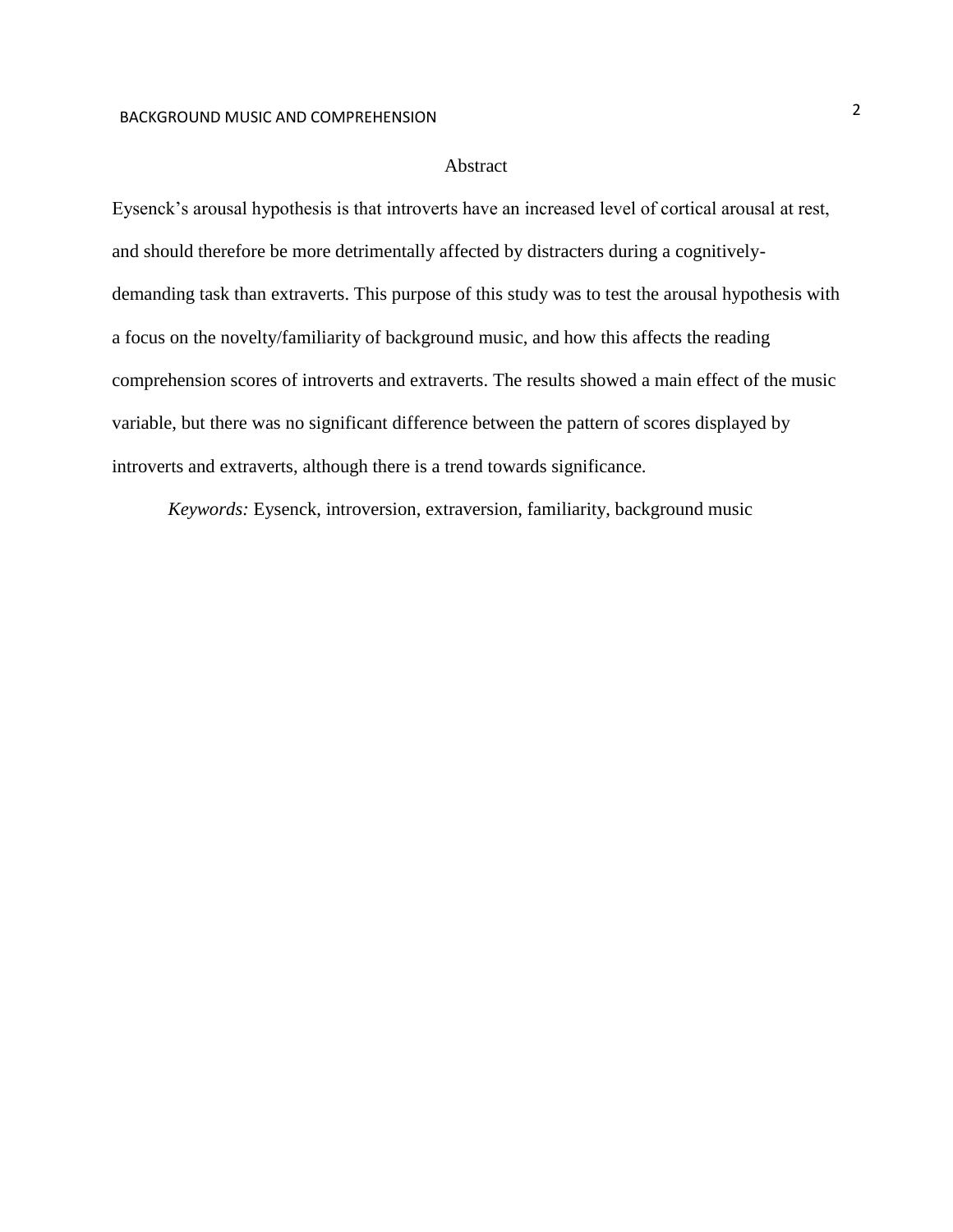The Effect of Personality and Background Music on Reading Comprehension The concept of introversion-extraversion was first described by Carl Jung, and has since become a staple in many methods of quantifying personality (Cattell, Eber, &Tatsuoka, 1970; Costa &

Title same as first page

McCrae, 1992; Eysenck&Eysenck, 1985; Jung, 1971; Myers, 1962). The actual explanation (when one is offered) for the differences observed between individuals on this continuum changes by placing different amounts of weight on genetics and upbringing depending on which personality theorist one asks, but regardless of what explanation one accepts, there appears to be a universal truth surrounding this concept we call "introversion/extraversion."

One prevalent theory for the biological reasoning behind introversion/extraversion is Eysenck's arousal theory. In his theory, Eysenck proposes that the difference between extraverts and introverts is biologically determined by the amount of baseline brain arousal and the amount of brain arousal that makes up the optimal level for maximum cognitive performance and attention. Introverts are speculated to be born with one or both of: 1) a higher baseline level of brain activity, or; 2) a lower level of optimal arousal before additional stimulation leads to decreased cognitive performance (Bullock & Gilliland, 1993). An example might be a stereotypical introvert who enjoys being alone and reading during free time. On the other hand, an extravert would be someone who has one or both of: 1) a lower or under-activated baseline level of brain activity, or 2) a relatively higher level of optimal arousal for cognitive performance. Such a person would hypothetically seek out excitement and environments that are busy, loud, and social. Of course, these relationships are both in the inverted "U" shape, and too much or too little simulation for either personality type is detrimental to performance (Eysenck, 1967).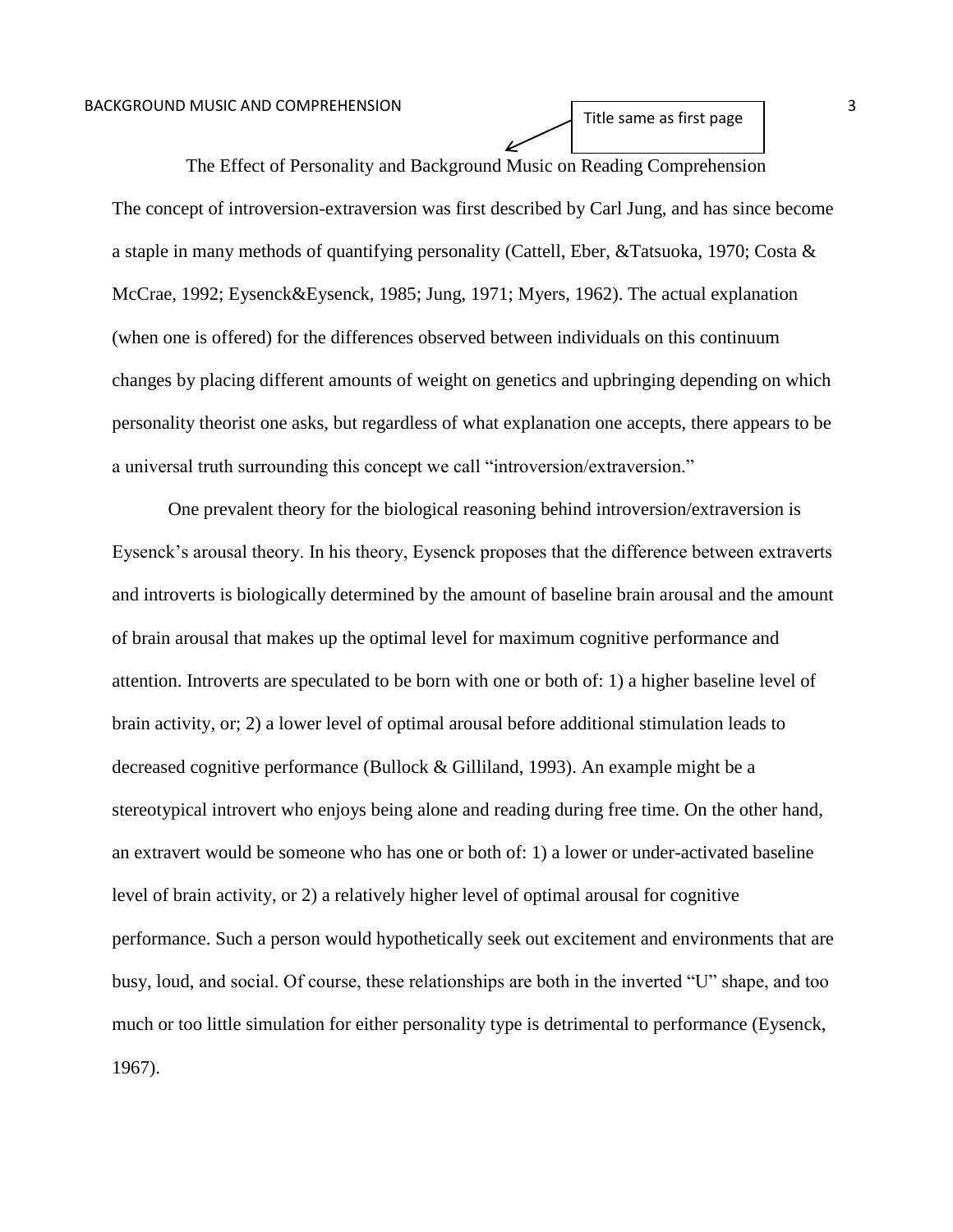We also predicted based on patterns in previous research that introverts would score higher than extraverts in the control "no music" condition (Cassidy & MacDonald, 2007; Chamorro-Premuzie et al., 2009; Furnham, Trew, &Sneade, 1999).

#### **Method**

#### **Participants**

The experiment used a sample of first and second year Psychology students at Thompson Rivers University in exchange for partial course credit. A total of 120 participants took place in the study. Only 106 of the participants' results were used, however, as the data from all those who indicated English as a second language were discarded (due to the fact that these individuals would have been at a disadvantage in the reading comprehension test).

#### **Materials**

Each participant began with a personality assessment, the Eysenck Personality Questionnaire (EPQ-R), which is attached (along with the marking system) as Appendix B. The test consisted of 57 questions concerning extraversion and neuroticism. The EPQ-R has a record of good reliability and validity (Eysenck, 1958; Eysenck&Eysenck, 1975; Sato, 2005) and has been used in similar studies (Cassidy & MacDonald, 2007; Furnham& Bradley, 1997; Furnham&Strbac, 2002). Of the 57 questions, 24 related to extraversion and 24 related to neuroticism. Previous research has found that 12 is not the typical median for scores, and that on extraversion factor a more usual median is between 13 and 14 (Farmer, A., Redman, K., Harris, T., Mahmood, A. & Sadler, S., 2002; Jylha&Isometsa, 2006 ), which was the case for this study as well.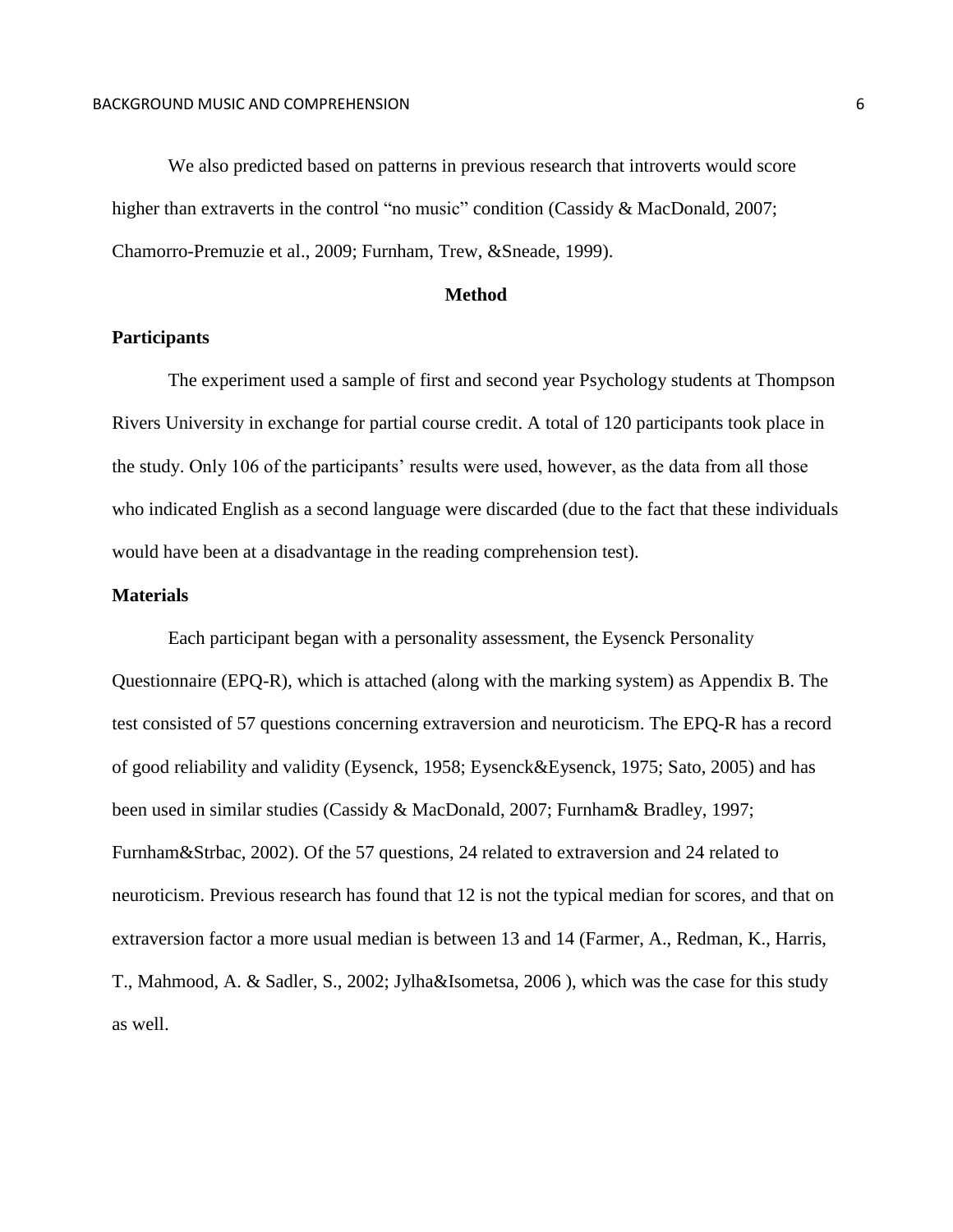Face," three that were excluded because of recognizing "It's All About You," and ten that were excluded because English was not their first language. Songs were delivered through speakers set up in the classroom.

#### **Design**

The study was a 2x3 between-subjects quasi experimental design. One independent variable was the music condition a participant was assigned to while he/she read the comprehension task: no music, familiar music, or unfamiliar music. The other independent variable, "Personality," was the level of extraversion the participant was measured to possess on

. . .

#### **Procedure**

Skipping the body paragraph because of space limitations in this guide.

Groups were tested over a period of several weeks. Each of the groups experienced one of the three conditions: no music, familiar music, or unfamiliar music. Subjects were not be presented explaining the purpose of the study, and any of the participants' questions were answered.

#### **Results**

. . .

The dependent measure used in the analysis was the number of correct responses on the reading comprehension test (out of a possible 9). For personality, the median of the data was 14, was also no main effect of the personality variable,  $F(1,88) = 1.013$ , N.S.

. . .

#### **Discussion**

The goal of the experiment was to test Eysenck's arousal hypothesis by observing an interaction between introverts' and extraverts' scores when music was added, with introverts'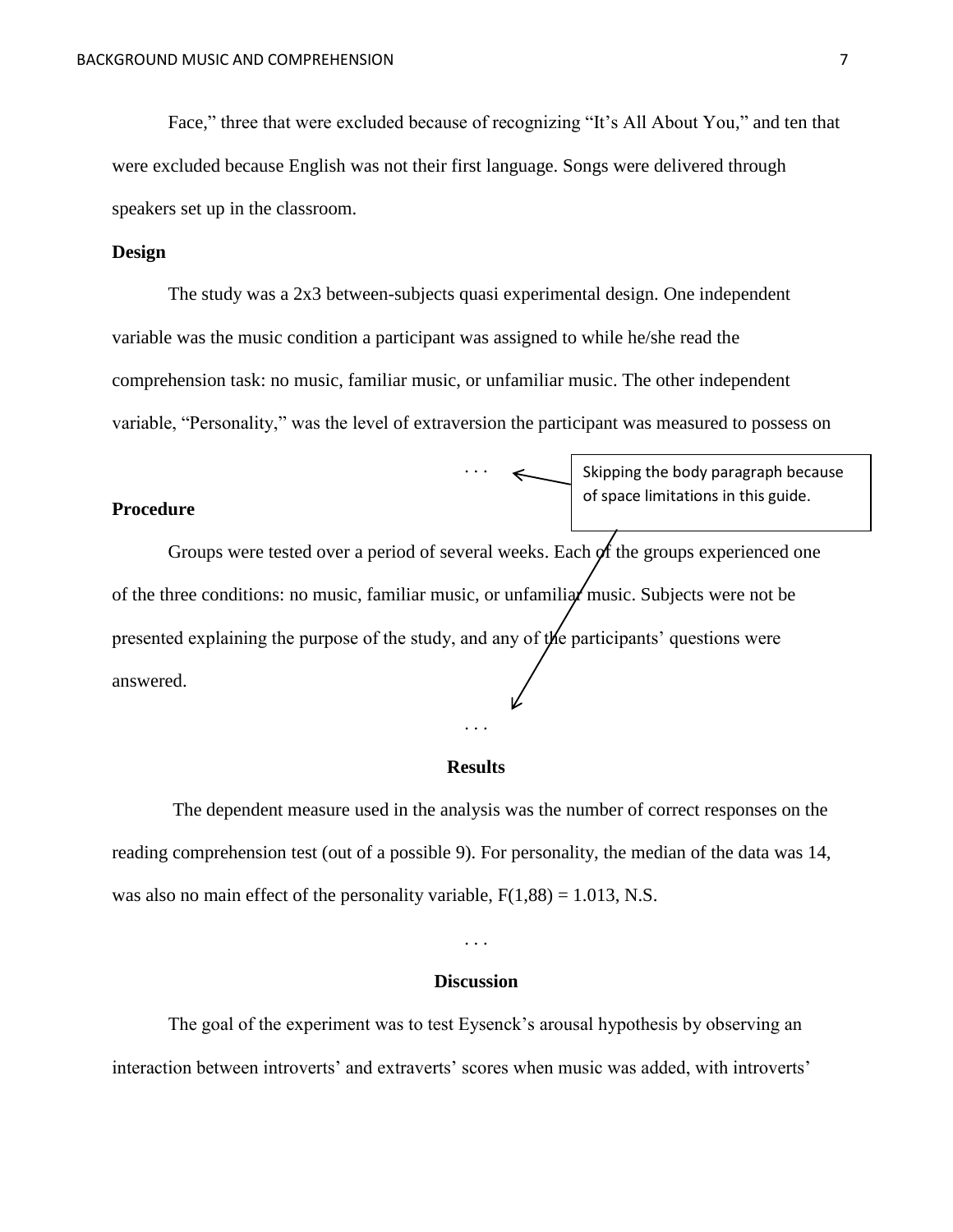#### References

Bernstein, M. (2002).10 tips on writing the living Web.*A List Apart: For People Who Make Websites, 149*. Retrieved on Feb. 7, 2013 from<http://www.alistapart.com/writeliving> Online article



Articles with 2-7 authors

Article with 1 author Brownlie, D. (2007). Toward effective poster presentations: An annotated bibliography.

*European Journal of Marketing, 41*, 1245-1283. doi:10.1108/03090560710821161

Burns, N. R., Bryan, J., &Netelbeck, T. (2006). Ginkgo biloba: No robust effect on cognitive abilities or mood in healthy young or older adults. *Psychopharmacology*, *21*, 27-37.

Carmichael, D.O. (2007). Modulation of cognitive performance following single doses of 120 mgginkgo bilobaextrac. *HumanPsychopharmacology*, *22,* 559-566.

Articles with more than 7 authors Magazine

Dictionary

Govn' Document

Book

Encyclopedia

Devon, F. H., Choi, M. J., Angeli, L. L., Harland, A. A., Stamos, J. A., Thomas, S. T., . . . Rubin, L. H. (2009). Web site usability for the blind.*TechnicalCommunication, 57*, 323-335.

Kluger, J. (2012, April 19). Making the grade in today's schools.*Time, 135*, 28-31.

*Merriam-Webster's collegiate dictionary* (10th ed.).(1993). Springfield, MA: Merriam-Webster.

National Institute of Mental Health. (1990). *Clinical training in serious mental illness* (DHHS

Publication No. ADM 90-1679). Washington, DC: U.S. Government Printing Office.

Norton, R. C., & Valencia, R. R. (1991).*APA guide to preparing manuscripts for journal*

*publication*. Washington, DC: American Psychological Association.

Olsen, P. G. (1993). Relativity.In *The New Encyclopedia of Psychologia.* (Vol. 26, pp. 501-508). Chicago, IL:EncyclopediaPsychologia.

Parker-Pope, T. (2008, May 6). Psychiatry handbook linked to drug industry. *The New York Times*. Retrieved from [http://well.blogs.nytimes.com](http://well.blogs.nytimes.com/) Newspaper

Sansburger, J. (2010). Article title.*Website title*Retrived Aug. 13, 2013, from [http://url.com.](http://url.com/) Website

> If you're looking for how to cite something and it isn't in here, check the last APA section. These ones were chosen because they are the most common for research papers. The citation rules are identical.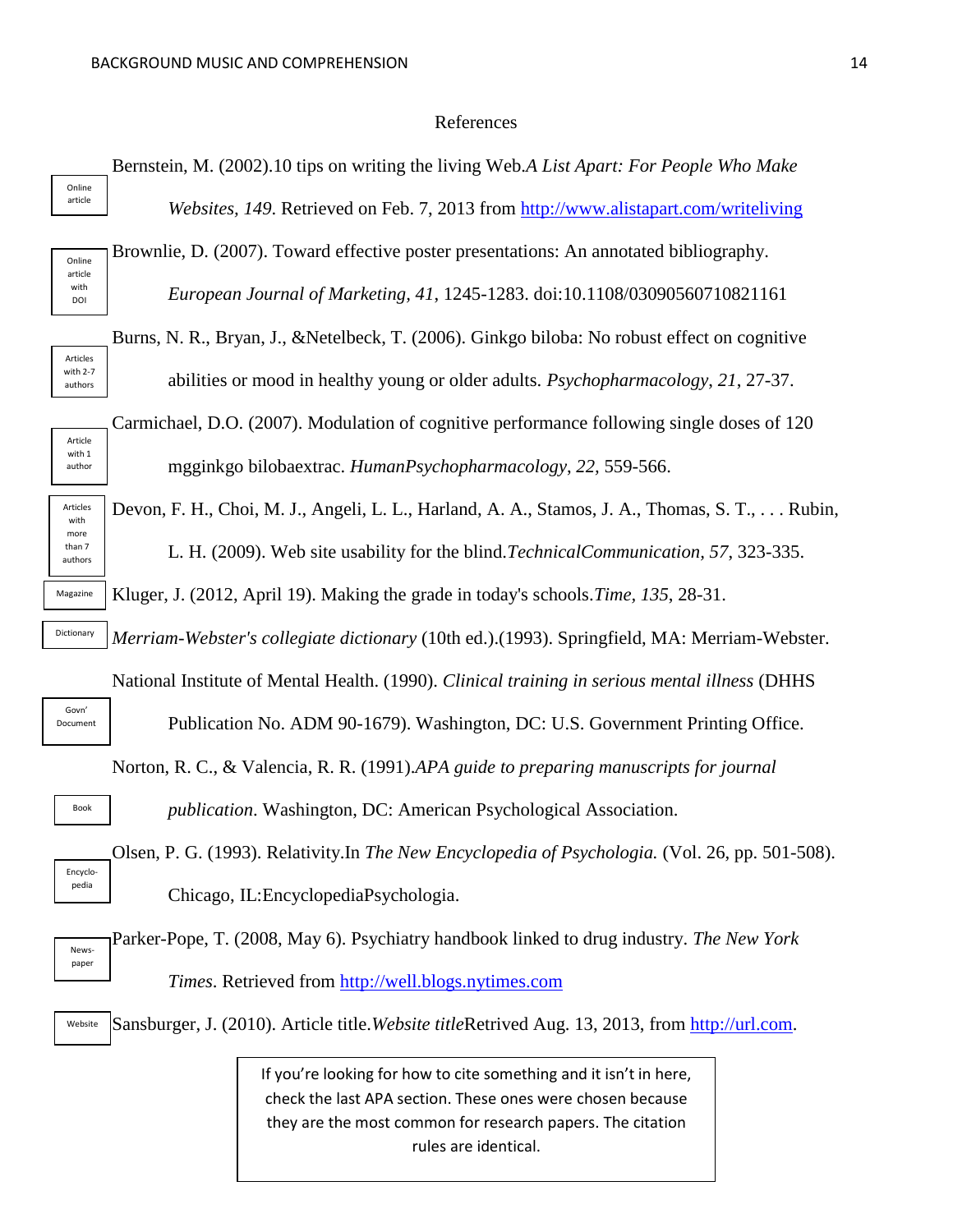### **Tables**

#### Table 1

### *Marginal Means of Score on Reading Comprehension Test*

|                  | 95% Confidence Interval |            |             |             |  |
|------------------|-------------------------|------------|-------------|-------------|--|
| Music condition  | Mean $(max: 9)$         | Std. error | Lower bound | Upper bound |  |
|                  |                         |            |             |             |  |
| No music         | 4.974                   | .351       | 4.277       | 5.671       |  |
| Familiar music   | 3.475                   | .305       | 2.868       | 4.081       |  |
| Unfamiliar music | 3.515                   | .309       | 2.902       | 4.129       |  |

### Table 2

### *Group Means of Score on Reading Comprehension Test*

|                  |                 |            | 95% Confidence Interval |             |  |
|------------------|-----------------|------------|-------------------------|-------------|--|
| Music condition  | Mean $(max: 9)$ | Std. error | Lower bound             | Upper bound |  |
|                  |                 |            |                         |             |  |
| No music         |                 |            |                         |             |  |
| Extravert        | 4.378           | .498       | 3.388                   | 5.368       |  |
| Introvert        | 5.570           | .500       | 4.577                   | 6.563       |  |
| Familiar music   |                 |            |                         |             |  |
| Extravert        | 3.912           | .400       | 3.116                   | 4.707       |  |
| Introvert        | 3.037           | .462       | 2.119                   | 3.956       |  |
| Unfamiliar music |                 |            |                         |             |  |
| Extravert        | 3.356           | .410       | 2.541                   | 4.172       |  |
| Introvert        | 3.674           | .462       | 2.757                   | 4.591       |  |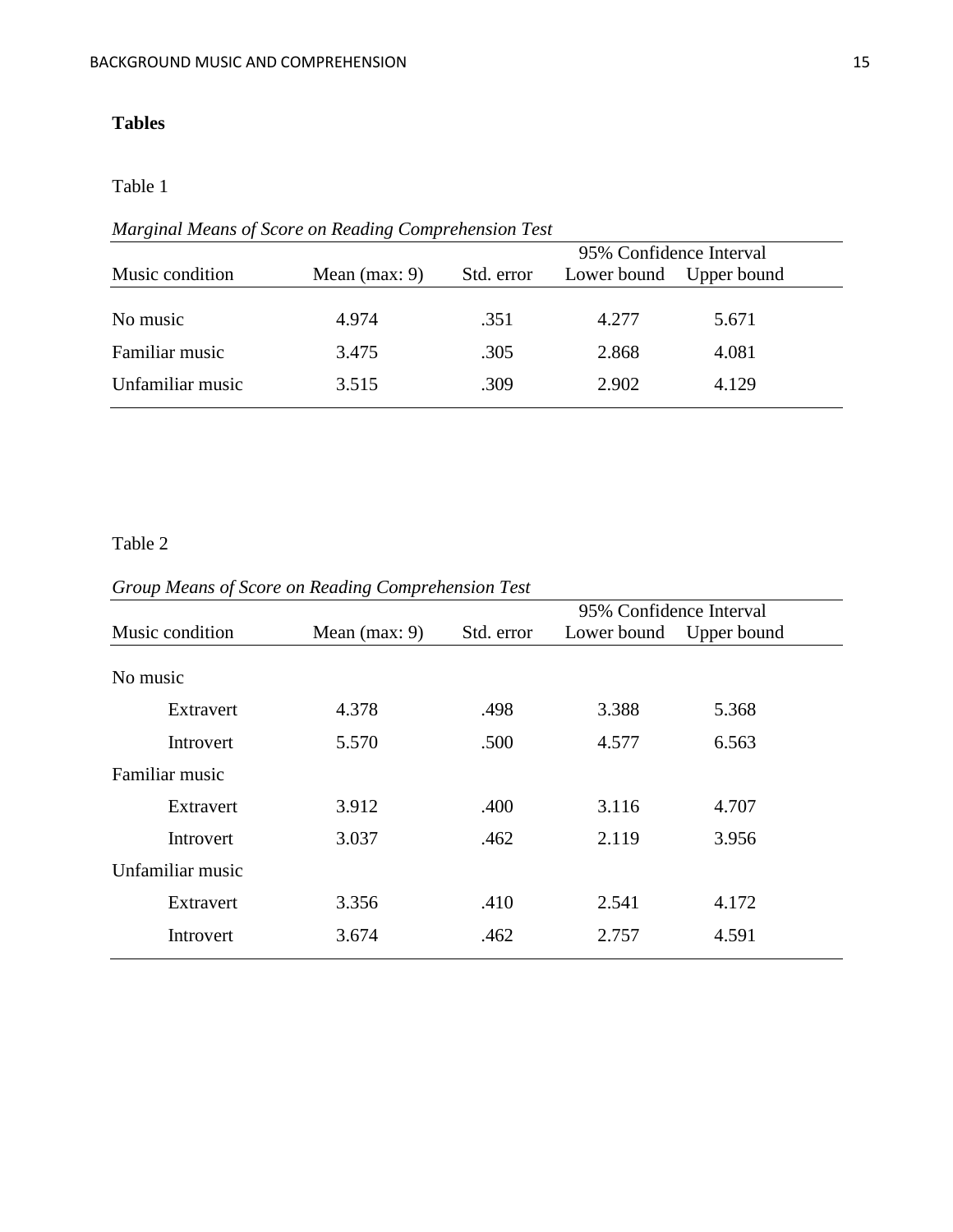



*Figure 1*. Mean difference values (ms) representing detection speed for each target category subtracted from the mean detection speed for neutral targets. No age differences were found in the arousal-mediated effects on detection speed. Standard errors are represented in the figure by the error bars attached to each column.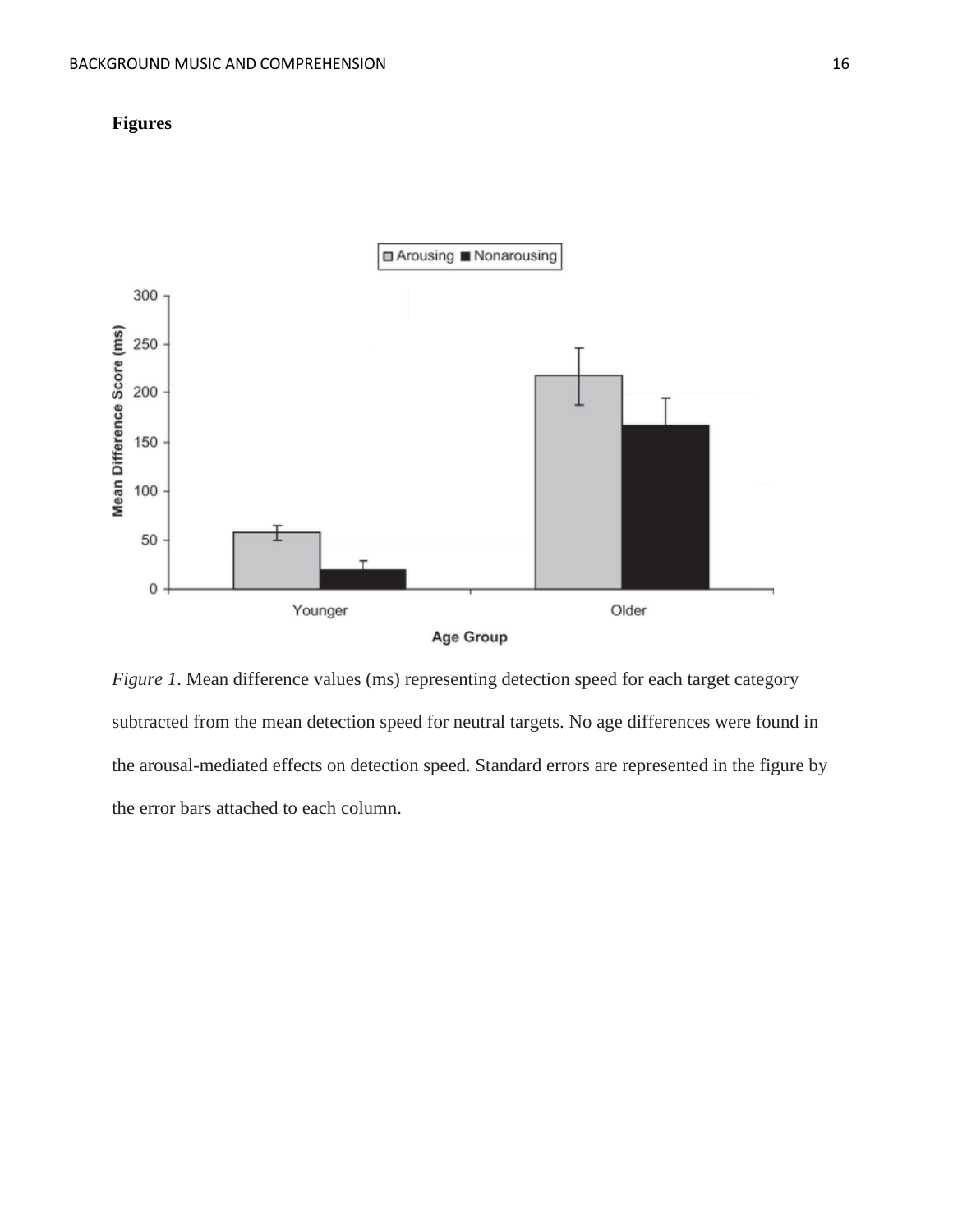**Chicago**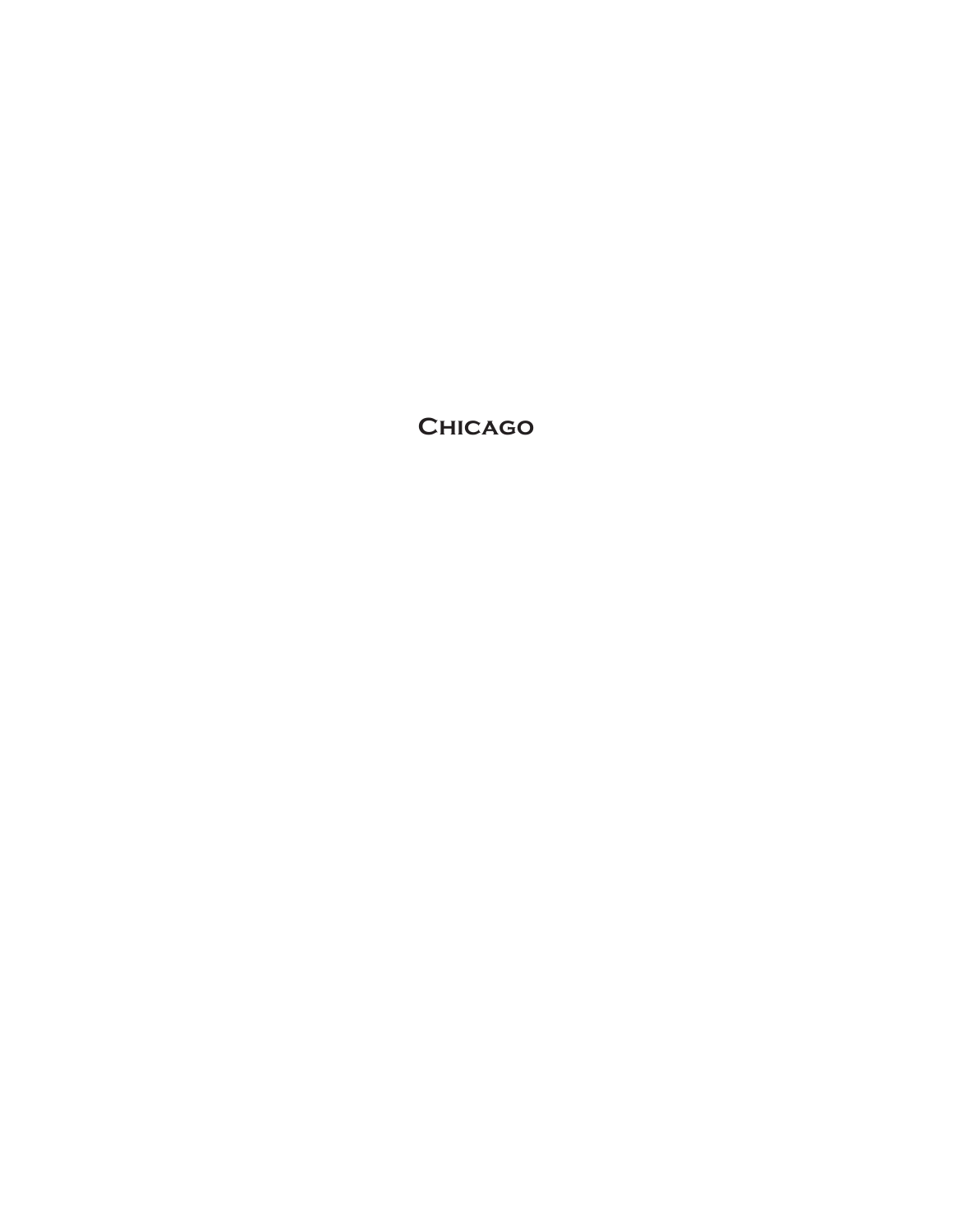The Military Justification for the Great Expulsion and the Subsequent Acadian Migrations

SaskiaPerriard-Abdoh Geography 3270: Historical Geography of Canada November  $17<sup>th</sup>$ , 2012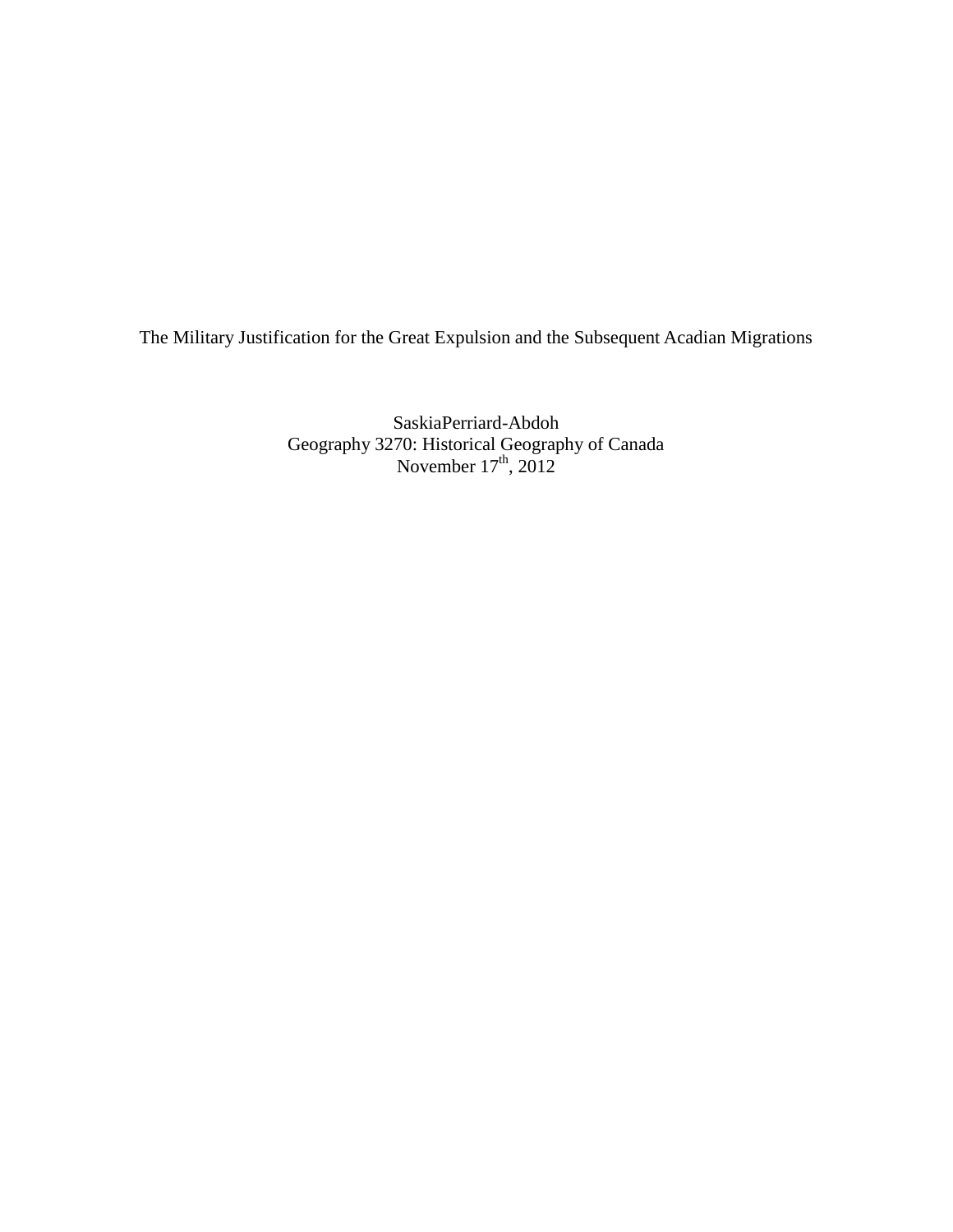The Acadians who returned to their homelands faced a much harder path. The newly appointed governor, Michael Francklin, gave them guarantees to encourage their return: Not only would they have the right to practice their Catholic faith, he also issued a promise that there would be no more attempts to exile them.<sup>1</sup> However, upon their arrival, the Acadians found that their previously fertile farmlands were either destroyed and neglected, or given to newly arrived British and New England settlers. Quickly recognizing that any attempt to regain their land would be futile, they began to search for different alternatives. At the time, present day New Brunswick was mostly uninhabited since the British preferred to establish themselves along known territory in the maritimes.<sup>2</sup> Among other reasons this is the essential reason that led to the British government's decision to allow the Acadians' settlements to continue. Due to the terrain, which was not well suited to agriculture, and the harsh living conditions the Acadians chose to settle along the coast.<sup>3</sup> To survive, they were forced reduce their reliance on farming and develop other means to fulfill their financial needs. Initially the fishing industry fulfilled that need. Later, the rise of European demand for lumber, due to the start of the Napoleonic wars which cut England off from their traditional supply sources, sustained it.<sup>4</sup> Instead of culturally assimilating and thus vanishing, the Acadians found new homelands, finding ways to flourish despite adversity.

To further illustrate this point, the growth of the Acadian population during this time frame should also be examined. In 1763, at the end of the Seven Years War, less than eight years

 $\overline{\phantom{a}}$ 

After 1<sup>st</sup> citation, a shortened form is used

<sup>1&</sup>quot;Notre Dame Archives: Louisiana." *Notre Dame Archives.*http://archives.nd.edu/mano/louisian.htm (accessed November20, 2011).

<sup>2</sup>Cole R. Harris and Geoffrey J. Matthews, "Loyalist Settlements" in: *Historical Atlas of Canada, From the Beginning to1800,* (Toronto 1987) Plate 32.

<sup>3</sup>Harris, "Acadian War and Return," Plate 30.

<sup>4</sup>William Stewart MacNutt, "The Politics of the Timber Trade in Colonial New Brunswick, 1825–40." *Canadian Historical Review,* 30 (1949): 63.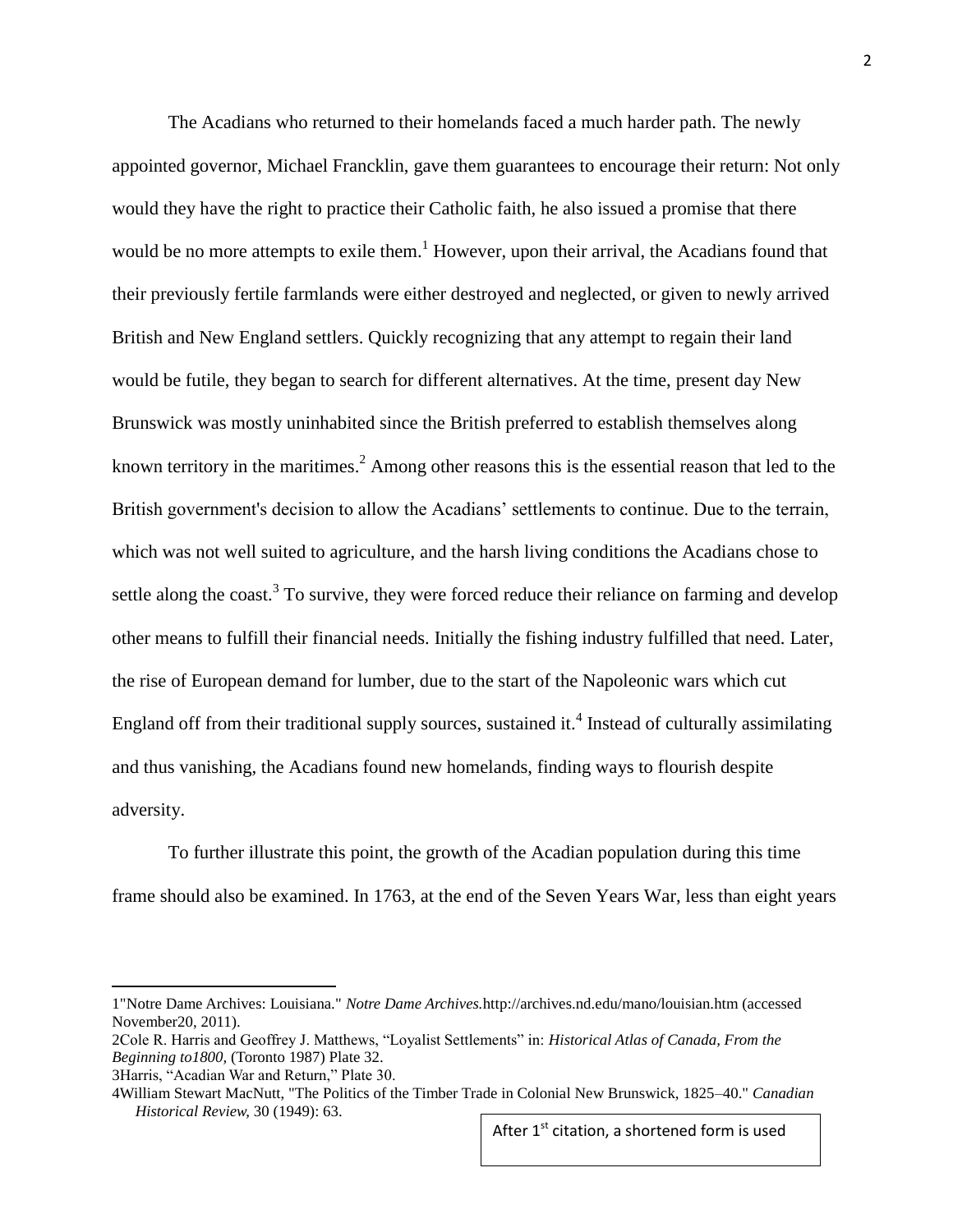# Bibliography

| Book, 1                   | Arsenault, Bona. <i>Histoire des Acadiens.</i> 3rd ed. Montreal: Editions Fides, 2004. Bernard, Shane.                                                                                                              |
|---------------------------|---------------------------------------------------------------------------------------------------------------------------------------------------------------------------------------------------------------------|
| author                    | The Cajuns: Americanization of society. Jackson: University Press of Mississippi, 2003.                                                                                                                             |
| Book, 2                   | Bent, R Cole and Geoffrey J. Matthews. Historical Atlas of Canada, From the Beginning to                                                                                                                            |
| authors                   | 1800. Toronto: University of Toronto Press, 1987.                                                                                                                                                                   |
| Journal                   | Borne, Susan Peck."The Erasure of Language."College Composition and Communication 58,                                                                                                                               |
| Article                   | no. 4 (2007): 585-625.                                                                                                                                                                                              |
| Online                    | Bretcher, Henry E. "Professionalization of the Ph.D. Degree." College Composition and                                                                                                                               |
| Journal                   | Communication 58, no. 4 (2007): 0-145. Accessed December 5, 2008.                                                                                                                                                   |
| Article                   | http://www.jstor.org/stable/1978286.                                                                                                                                                                                |
| Dictionary<br>online      | "FRANCKLIN, MICHAEL - Dictionary of Canadian Biography Online." Welcome to the DCB<br>Online   Bienvenue au DBC en ligne. http://www.biographi.ca/009004-119.01<br>e.php?&id_nbr=1892 (accessed November 20, 2011). |
| Website.                  | "Illinois Governor Wants to 'Fumigate' State's Government." CNN.com. Last modified January                                                                                                                          |
| No author                 | 30, 2009. http://edition.cnn.com/2009/POLITICS/01/30/illinois.governor.quinn/.                                                                                                                                      |
| Website<br>with<br>author | Lastname, Firstname. "Title of Web Page."Publishing Organization or Name of Website in<br>Italics. Publication date and/or access date if available. URL.                                                           |
| Film,<br>Song, TV,<br>etc | Lastname, Firstname. Title of Work.Format.Directed/Performed by FirstnameLastname.<br>Original Release Year. City: Studio/Distributor, Video release year. Medium.                                                  |
| Magazine                  | Macel, Emily. "Beijing's Modern Movement." Dance Magazine, February 2009.                                                                                                                                           |
| Newspaper                 | Ward, Nisha. "Visiting Professor Lectures on Photographer." Exponent (West Lafayette, IN),<br>Feb. 13, 2009.                                                                                                        |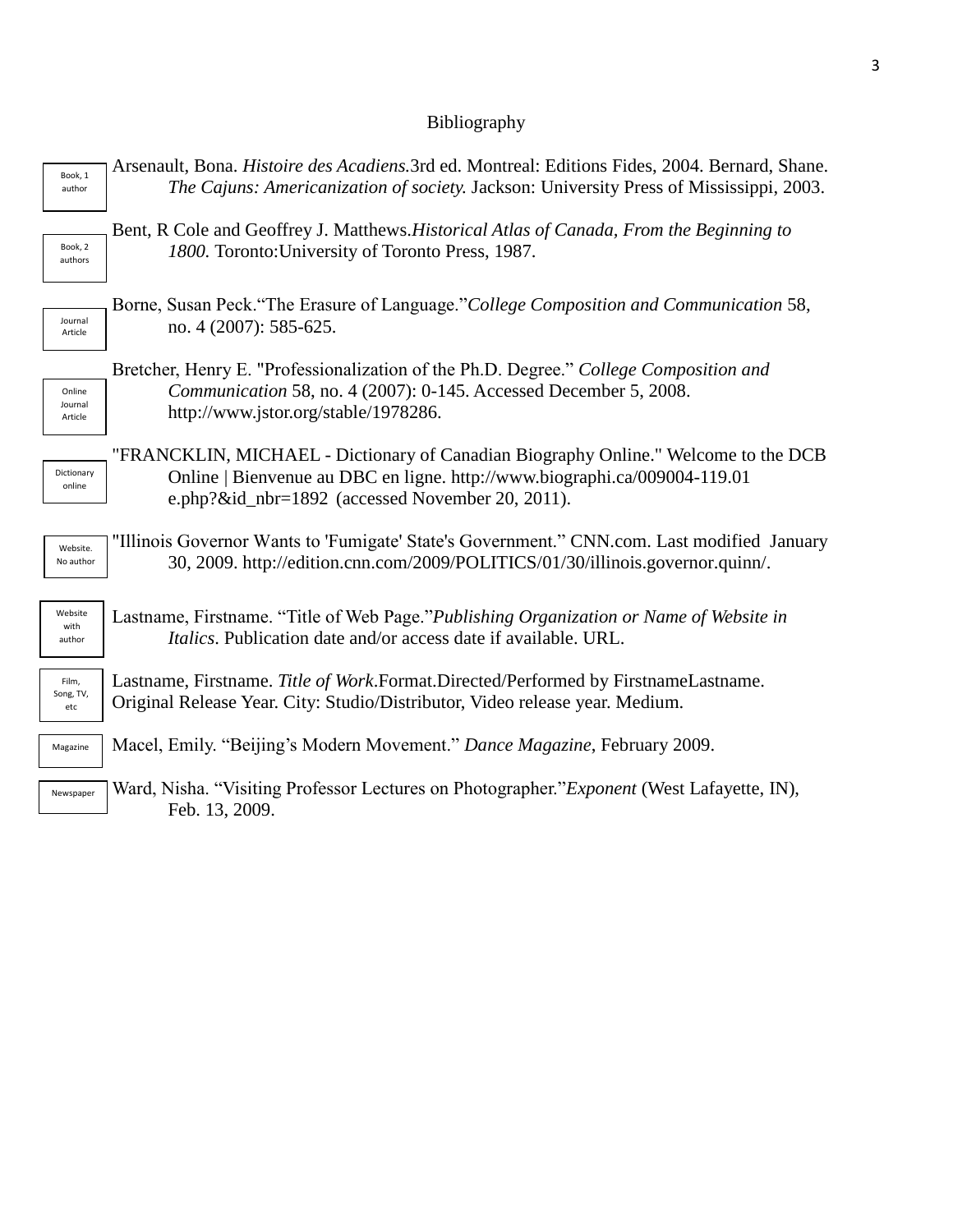**Business Memo**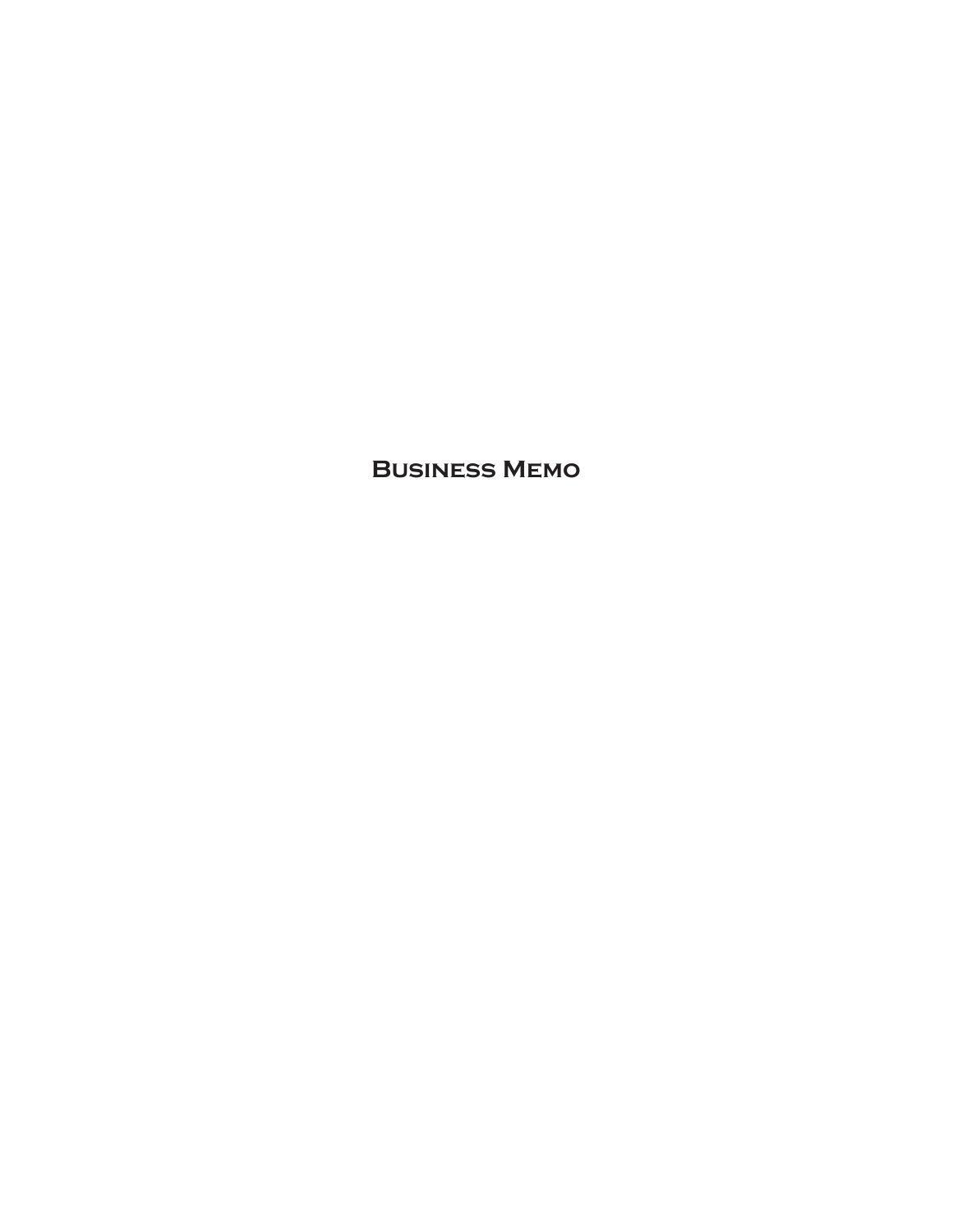**TO**: Kelly Anderson, Marketing Executive

**FROM**: Jonathon Fitzgerald, Market Research Assistant

**DATE**: June 14, 2007

**SUBJECT**: Fall Clothes Line Promotion

Market research and analysis show that the proposed advertising media for the new fall lines need to be reprioritized and changed. Findings from focus groups and surveys have made it apparent that we need to update our advertising efforts to align them with the styles and trends of young adults today. No longer are young adults interested in sitcoms as they watch reality televisions shows. Also, it is has become increasingly important to use the internet as a tool to communicate with our target audience to show our dominance in the clothing industry.

### **Internet Advertising**

XYZ Company needs to focus advertising on internet sites that appeal to young people. According to surveys, 72% of our target market uses the internet for five hours or more per week. The following list shows in order of popularity the most frequented sites:

- Google
- Facebook
- Myspace
- EBay
- iTunes

Shifting our efforts from our other media sources such as radio and magazine to these popular internet sites will more effectively promote our product sales. Young adults are spending more and more time on the internet downloading music. As the trend for cultural icons to go digital, so must our marketing plans.

### **Television Advertising**

It used to be common to advertise for our products on shows like *Friends* and *Seinfeld* for our target audience, but even the face of television is changing. Young adults are tuning into reality television shows for their entertainment. Results from the focus group show that our target audience is most interested in shows like *American Idol*,*The Apprentice*, and *America's Next Top Model*. The only non-reality television show to be ranked in the top ten most commonly watched shows by males and females 18-25 is *Desperate Housewives*. By refocusing our advertising efforts of our new line of clothing we will be able to maximize the exposure of our product to our target market and therefore increase our sales. Tapping into the trends of young adults will help us gain market share and sales through effective advertising.Attachments:

Focus Group Results, January - April2007; Survey Findings, January - April 2007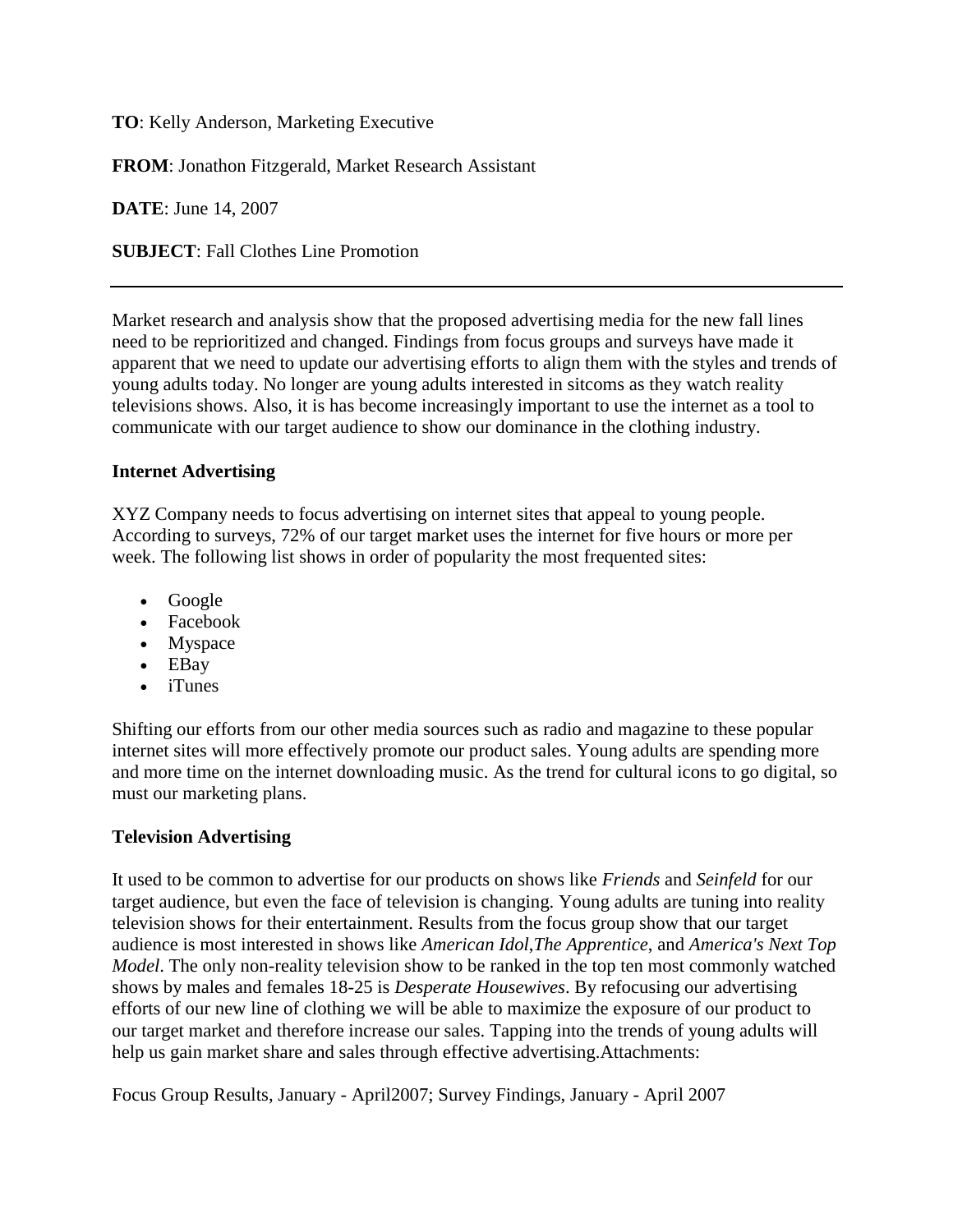**CSE**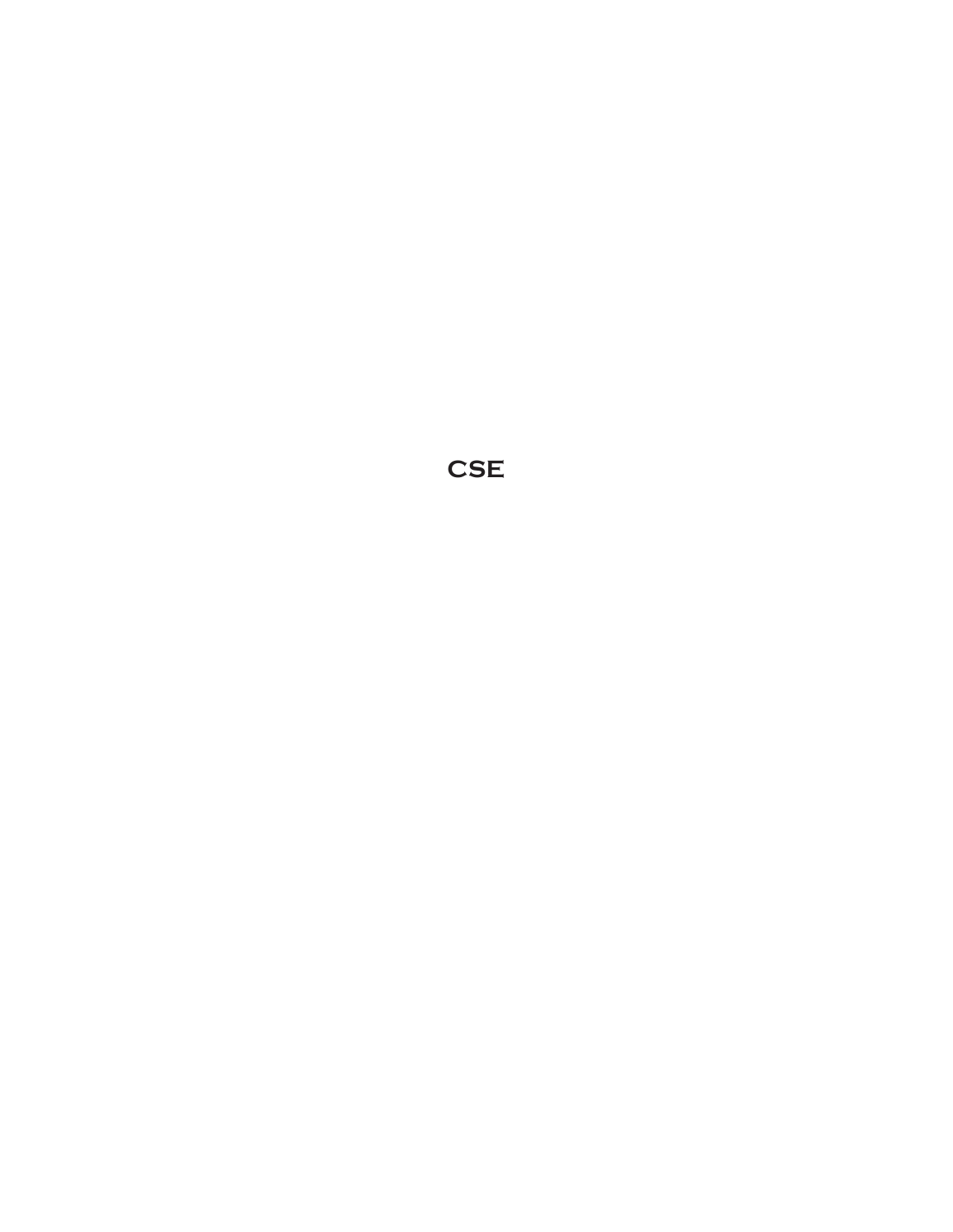Mechanisms of Glyphosate to Interfere with the Shikimate Pathway: Analysis of How Roundup Works and Its Disputed Effect on Animals

Alec Frost

T000419823

Biology 3130

Dr. Eric Littley

November 12, 2012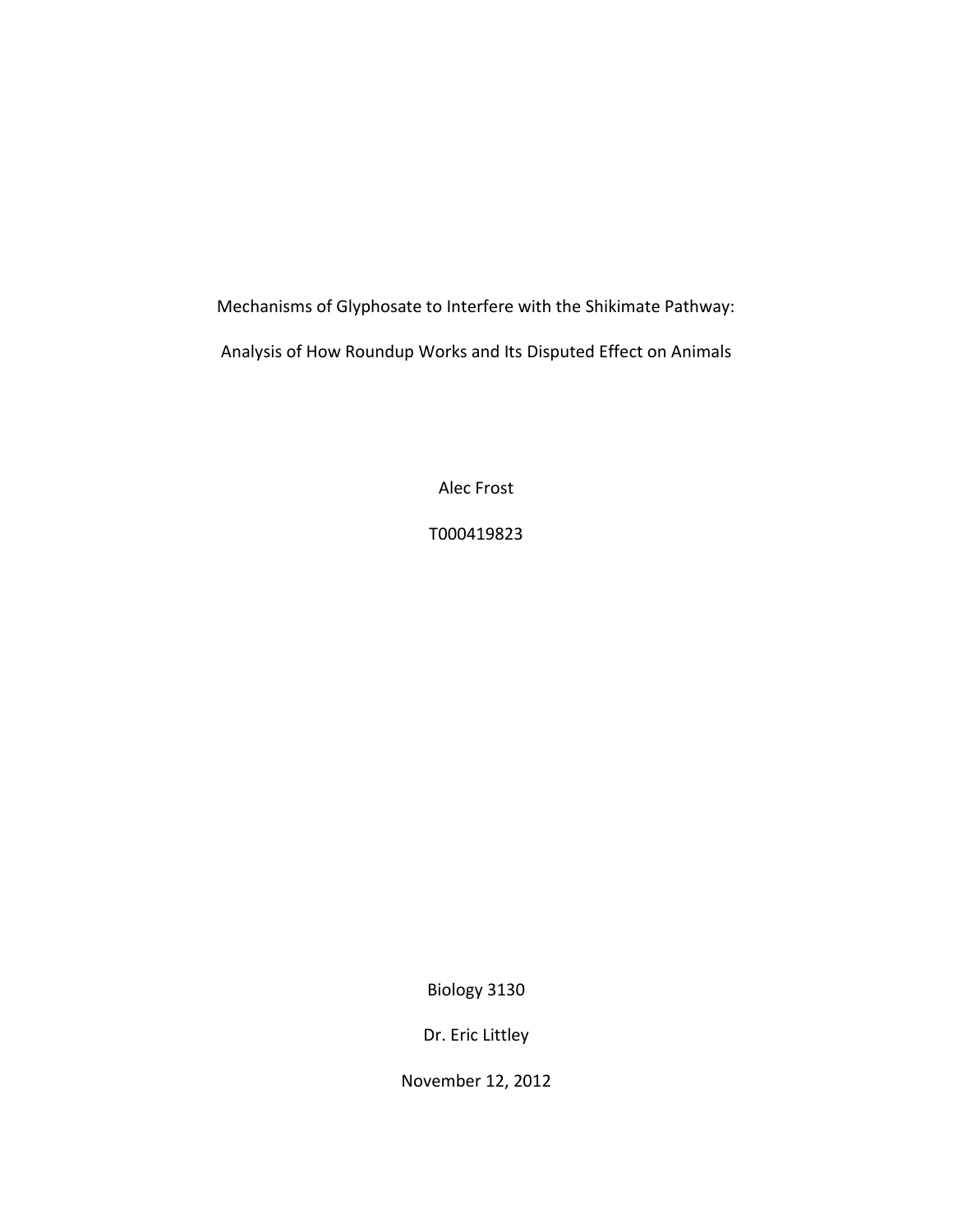It could be argued that true progress in learning about the world began with the scientific method. Before its adoption, progress in understanding the world was restricted by religious dogma, superstition, and the traditional views of those like Aristotle. The scientific method changed this by demanding empirical evidence, predictive power, and replication. Despite the resulting scientific revolution, the scientific method is not perfect, however, and even "empirical results" can be distortions of reality. Type I and Type II errors, for example, can make the literature appear self-contradictory and private funding by corporations and organizations to push their agendas may lead to falsifying data and experiments designed to encourage a desired result (Finner and Roters 2002). This kind of "bad science" is usually minimized during the peer-review process, and in replication studies by independent laboratories. Science moves forward by building  $o$  previous knowledge, and usually new studies provide support for current theories, or give further details about a process. Occasionally, however, a study will be published that appears to contradict a large body of other scientific work, and must be either rejected, or instigate a change in the interpretation of the research that came before it. General Citation: (Names year)

One such study, published by Seralini*et al*. in the September 2012 issue of Food and Chemical Toxicology, claimed to demonstrate that a very common herbicide, Roundup, caused a large increase in the frequency of tumors in rats (Seralini*et al*. 2012). As will be discussed further, this result appears to contradict many similar experiments done in the past, and is not explainable with the current understanding of the mechanisms of the active ingredient in Roundup - glyphosate.